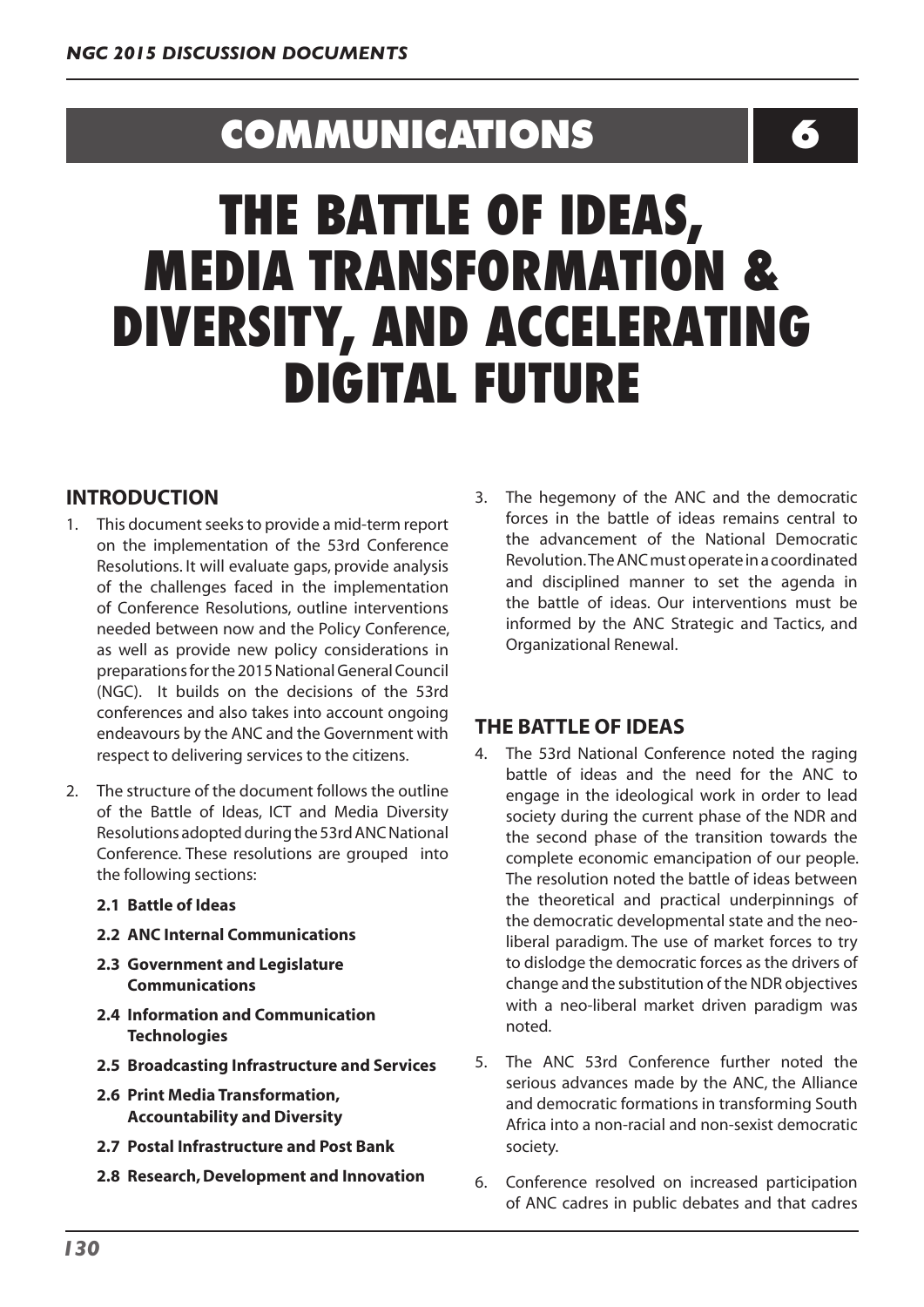should be trained to respond effectively to the growing onslaught against the movement in all media. The Conference also resolved that ANC Political education syllabus should be inclusive of media training, research and ICT literacy. A National Dialogue was observed as critical to reignite and deepen the battle of ideas with the aim to reassert the position of the ANC as a progressive leader of society and to forge unity for accelerated transformation. The 53rdConference also resolved that editions of *ANC Today*, *Umrabulo* and other ANC publications should always include articles from ANC government executives (Ministers, MECs and Mayors).

- 7. Globalisation has also sharpened inequalities between regions and nations, and within nations, producing winners and losers and a core and a periphery. The ANC policy is aimed at fighting this segregation and inequality, and working nationally,regionally and internationally to ensure a more just social order.
- 8. In the context of radical transformation in this second phase of the transition, robust discussions are needed to help the ANC and society to emerge with new policies and decisions that will increase the pace of transformation, development, innovation, creativity, service delivery and integration of our society.
- 9. The ideological and political battles have intensified since the adoption of these resolutions. The news media has been filled with raging attacks on the nature and character of the movement. Opposition parties who lost the elections have been provided with ample space to question the outlook of the mass democratic movement and substitute with their own visions. There is a ganging up on the ANC and the movement's representatives by the media analysts, media commentators,the ultra-left and ultra-right forces. All the media outlets including unfortunately the public broadcasting outlets are dominated by the persistent attack on the NDR.
- 10. The ANC has not been able to systematically respond to this escalating ideological and political attack. The spokespersons of the ANC remain largely lone voices as there is no coordinated machinery that draws on the collective political and ideological base of the movement.As a result the ANC has failed so far to set the agenda in the national discourse through the limited dialogues

on all media platforms. In the meantime, the ANC cadres deployed in Government have not actively con-tributed to the degree required into ANC publications.

- 11. Some progress has been achieved in the reorganisation ofthe ANC Communications Team to provide capacity to engage the media and counter the onslaught. The ANC War Room demonstrated the potential impact such a coordinated and welloiled effort would have on the battle of ideas. The winning of the May 2014 National Elections and the several Local Government By-Elections is an indication that despite the propaganda against the ANC, the movement still commands hegemony and is entrenched with the masses of our people.
- 12. The operations of the War Room at all levels should be scaled up and be operational throughout the year and not just in times of elections if the ANC would be able to effectively deal with the propaganda onslaught.
- 13. War rooms must be strengthened, repopulated with requisite skills, cost the war room, meet daily and a Clearing House comprising of ANC H/O,ANC Parliamentary Caucus,Government spokesperson and Legislature) should be established in terms of the ANC Internal Communication Policy.
- 14. The ANC need to develop a "battle plan" that mobilizes the collective strength of the cadres and organizational capacity. The battle plan should be coordinated at Headquarters but executed at Provincial and Regional levels. The battle plan should include engagements with strategic allies and other progressive forces that can influence media and help drive the thrust of the national democratic revolution in the media platform spaces. The battle plan should help reignite the national dialogue and focus it on the radical transformation trajectory. The battle plan must encompass all platforms and provide creative and innovative ways of bringing about the mass participation of ANC cadres beyond the official spokespersons of the movement in order to set the agenda.
- 15. The ANC has not effectively demanded its rightful share of the media space. In many instances the *"right to reply"* to baseless attacks have not been followed upon. It is now usual to hear one sided discussions, attacking the ANC, in print, radio and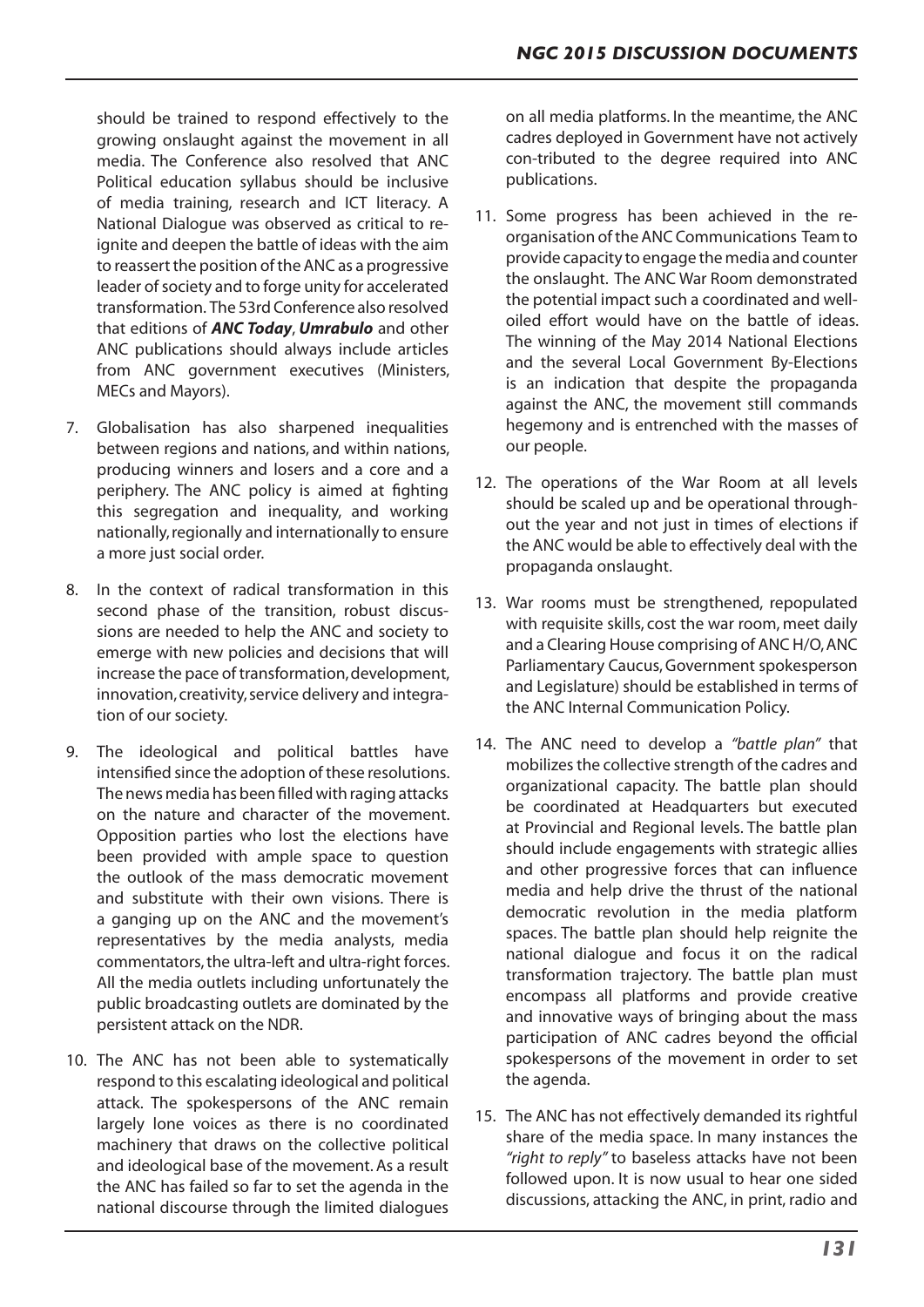television platforms without ANC cadres and spokespersons participating. There is a need for co-ordination of the participation by ANC Cadres on the different platforms where the ANC voice is in deficit.

- 16. Facilities to manage multiple digital media platforms must be utilized to actively monitor news and debates on all media platforms and develop daily message in collaboration with the ANC communications team and disseminate the messages.
- 17. ANC should measure its successes where it governs, package the success stories and disseminate them through all media platforms.
- 18. An ANC Business Plan for communications must be developed.
- 19. ANC network must be strengthened, optimally use Community Television (CTV), mobile CTV vans for each province, employ LED screen, identify Schools of Journalism of choice, revive ANC News Service and incorporate these onto the ANC Communications Business Plan.

## **ANC INTERNAL COMMUNICATIONS**

- 20. The war of ideas must be fought like a real war therefore, there must be strict coordination of content and messages between all structures of the organisation. The advent of community and public media offers an additional potentially progressive opportunity for the ANC, depending on the ability to influence this media and provide it with adequate support.
- 21. The 53rd National Conference resolved that the National Executive Committee (NEC) should develop an ANC Internal ICT Policy and strategy to drive the ANC's administrative and political systems, ANC structures must be connected with high speed ICT services, ANC build a unified ICT capacity enabling it to engage with all its members using latest technologies including social media platforms, avail ANC content on several platforms, improve membership systems using new technologies, develop social media policy and establish a political champion to drive ANC ICT Policy and Strategy.
- 17. The resolutions correctly identify the need

for the ANC to adopt the modern means of communications in its own organisational and political work so as to augment the different mass mobilisation and engagement tools it has utilised over the decades. The resolutions spoke of how the administration of the ANC, the involvement and management of its cadreship and the dynamic link with various communities can benefit greatly from adopting the modern communications tools. Importantly these tools were identified as important to mobilise the mass of the people into action advancing the democratic revolution and to deepen their interaction and involvement with the programmes and daily activities transforming South Africa.

- 18. The ANC Communication machinery has since been revamped and reorganized. A draft ANC Internal Communications Policy has been developed for consideration by the NEC. Access to affordable high speed technologies remain a challenge throughout the country and thereby affecting the implementation of the 53rd Conference resolutions. In the meantime, innovative use of bulk SMS, group email accounts, ANC apps, etc. has been explored by some provinces and branches. These innovative systems have not been maximally used throughout the country and explored to potentially enhance internal ANC communication. New technologies have also not been maximally used to improve membership systems. An online interactive ANC cadre database to assist track ANC professionals and skilled cadres has not been developed. The Social Media policy has been included in the drafted ANC Internal Communication Policy.
- 19. The draft ANC Internal Communications Policy provides for political discipline, framework, protocol and coordination of ANC approach to communications and the battle of ideas.
- 20. A draft ANC Communications Strategy (Comstrat) has been developed for consideration by the NEC. The strategy is intended to guide and focus ANC communication, informed by the ANC Internal Communication Policy.
- 21. Implementation of the 53rd National Conference resolutions is hampered by amongst others lack of resources and lack of access to affordable high speed broadband infrastructure. In order for the ANC to maintain its hegemony and sustain its societal leadership, it must improve its capacity to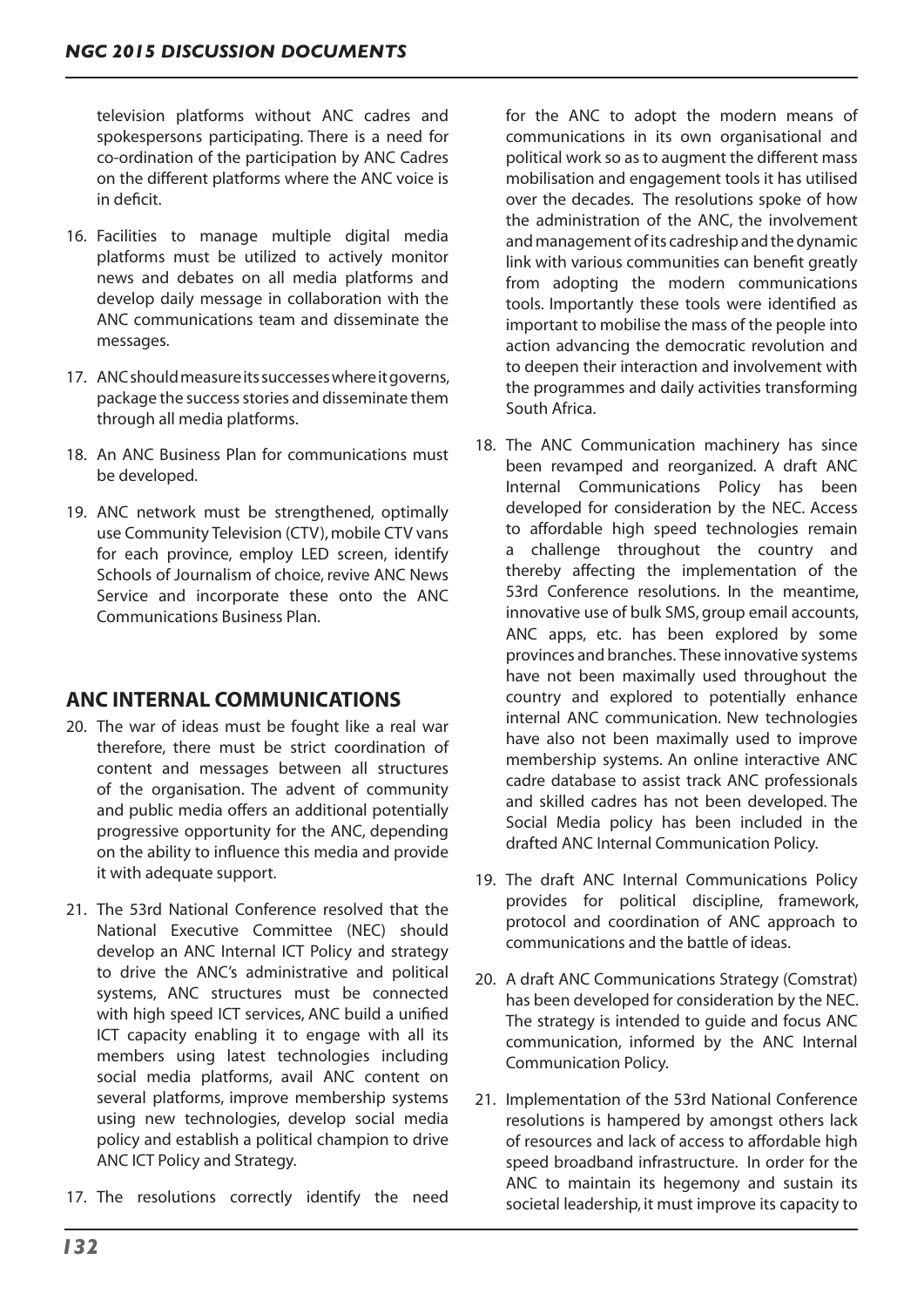innovatively and creatively explore the use of new technologies and social media to communicate its principles, policies and programmes. Accordingly, the 53rd National Conference resolutions remain relevant and must be implemented.

- 22. The ANC Media Charter (1992) must be reviewed guided by the new technological developments, SA Constitutional dispensation, the current media landscape and the need to respond to the radical transformation agenda. The revised ANC Media Charter should outline the role of media in the development of a non-racial, non-sexist and democratic society. It should also outline the role of public media (including the Public Broadcasting Services and the Parliamentary Services) in the provision of platforms for the effective participation of all the people in the democratic dispensation. The Charter must outline the role of independent media regulation and accountability within the framework of the new SA Constitutional dispensation. The evolution of community media and the participation of small and medium sized commercial media entities should form part of the policy principles. The funding mechanisms that will support public, community and small/ alternative commercial media in order to realize media plurality and diversity. The Charter should also provide an ANC policy perspective on the reflection of African voices in the global arena including SADC platforms for regional reflection and continental platforms.
- 23. There is a need to train ANC communicators at all levels of the organization and continuously train all deployed cadres in media handling. ANC cadres deployed in Government must be obligated to attend media coaching and training. Strengthening the ANC's own network of sympathetic circle of analysts and journalists is important.
- 24. The ANC needs to strengthen and develop its capacity to stimulate demand to increase broadband usage and uptake by generating relevant content, across different communication medi-ums and for different target audiences. This includes its online presence, improving its research and monitoring capacity, strengthening forums for ideological and policy reflection such as ANC Today and Umrabulo, and developing writing skills, communications skills, skills relating to website and social media development amongst its cadres and leaders.

25. The ANC reaffirms that communication is an ongoing exercise that requires continuous interaction and forward and backward engagement. The ANC Today should further be a publication of choice for engaging, responding and debating current issues related to and or affecting the ANC. As part of organisational discipline leaders of the ANC should desist from discussing ANC internal issues outside of the ANC structures and forums. ANC Today is one such a forum and original articles generated from it do migrate to mainstream media after serving to educate and inform primarily our membership and support base.

#### **GOVERNMENT AND LEGISLATURE COMMUNICATIONS**

- 26. Effective and coherent government communication aimed at rendering effective structure and services informing people of government programmes has not yet been fully addressed despite all efforts. The problem of coordination and integration between municipalities, provinces and national government has not been achieved.
- 27. ANC should support Legislature's communication where it governs and ensure effective and coherent communication.
- 28. The ICTs were identified as means for political, economic and social transformation whose importance is growing. The 53rd National Conference Resolution noted the critical importance of government ability to use the ICTs to communicate with citizens in the delivery of services, the deepening of democracy and the ability of citizens to interact with government. The need to enhance government communication in order for government to be accountable and be in a position to influence and set the agenda for public discourse was seen as important.
- 29. The 53rd National Conference resolved that there was a need for an institutional arrangement and framework that enhances collaboration, effective planning and oversight between the ANC and Government communication. The use of community and public broadcasting services to reach all South Africans in their languages should be prioritized. Coordination of the flow of information from the different Government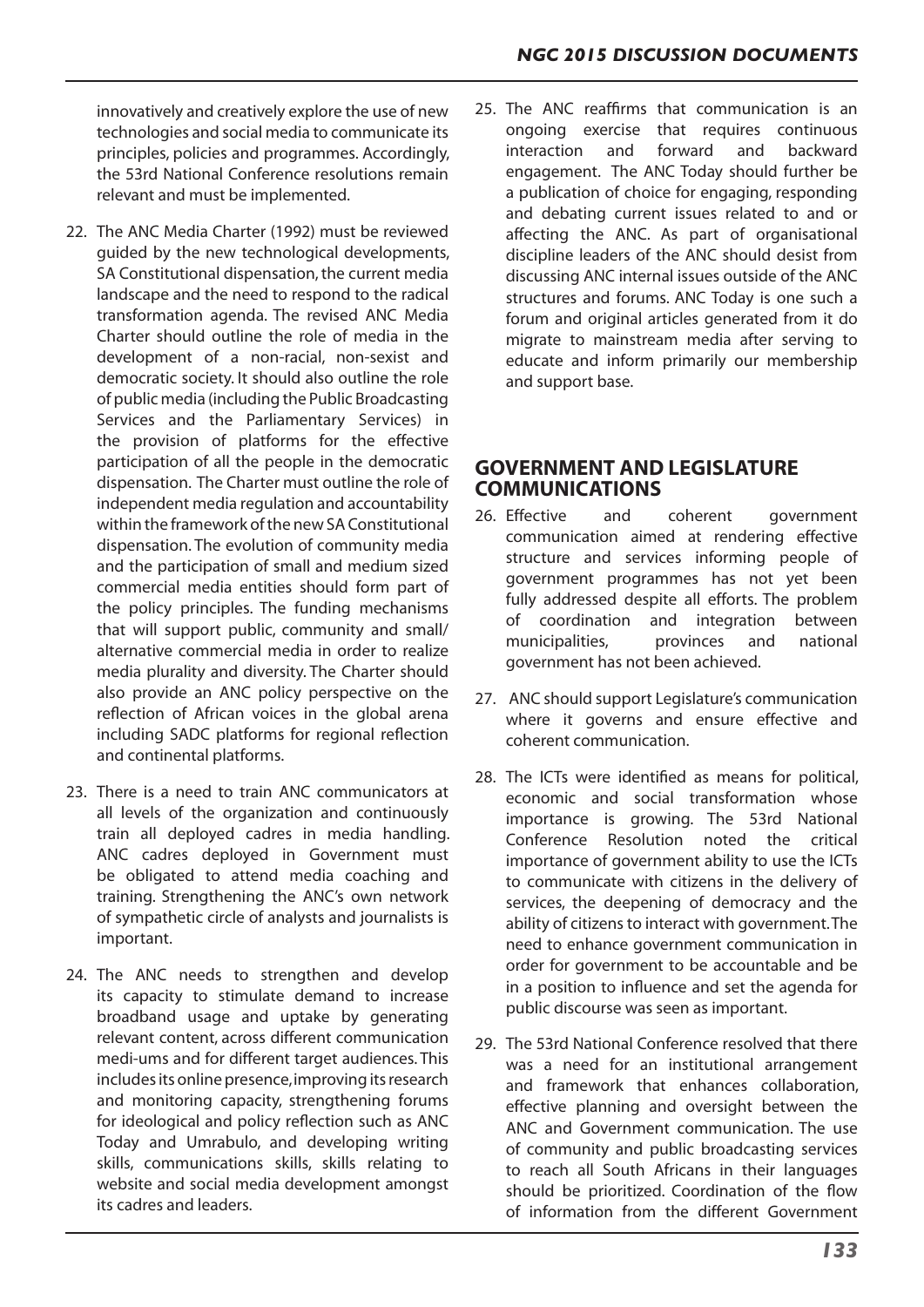departments and amongst all spheres of Government (local, provincial and national) was seen as important. Conference resolved that the GCIS should strengthen local Government communication and offer support to parastatals and other State agencies. The enforcement of compliance with the Codes of Good Practice in procuring services from the media was identified as critical to drive efficiencies and the transformation of the media industry. Government was required to diversify its ad spent to empower community, emerging commercial and public media. The review of effectiveness of Government communications including vision, structure, coordination and increased resources was identified as crucial.

- 30. The link between the capacity of ANC to lead the NDR and the capacity of government to communicate and involve the masses of the people inpolitical andeconomic activitieswas also identified as requiring focused attention. The lack of co-ordination and capacity to communicate at the three spheres of government was also noted as deserving resolution. Conference directed the creation of effective information communication platforms to enable the three tiers of government to communicate effectively.
- 31. A number of developments took place post the 53rd National Conference and the May 2014 National Elections. A new Department of Communications was created to focus on communications and branding of South Africa. This new Department is intended to coordinate and provide an institutional platform for the coordination of communication at variousspheres of Government. There has been an increase in the Government ad-spend through community and small commercial media by GCIS. 10 year review of GCIS was conducted and new plans for Government communication were developed. Media bulk buying was introduced with the aim of ensuring maximal benefit for Government in terms of economies of scale and to diversify Government ad-spend. Communication has been prioritized and mainstreamed, including increased usage of the community and small commercial media platforms. For example, the President, after tabling the State of The Nation address, communicates it through a platform of community and small commercial media. The challenge is cascading this approach through all

spheres of Government.

- 32. The Government communication continuously needs improvement, as poor government communication leads to denial of service to people who depend on Government for the same. The improvement of the Government ability to communicate with its citizens enhances service delivery, accountability and involvement of ordinary people in the affairs of the State.
- 33. There is a huge number of government communicators in all three spheres. Government communication stills lacks coherency in the different spheres.This needs intervention in order to transform the way government communicates to its citizenry.
- 34. In this regard, there is a need for the development of a National Government Communications Policy to provide a framework for communications at different spheres of Government. This framework should provide for a coherent structure to communicate Government programmes and activities,and enable the interaction of the people with Government in all spheres.
- 35. The National Government Communication Policy should provide for the use of all official languages and all platforms to reach all citizens.
- 36. The ANC and its government need to strengthen other effective communication methods to reach targeted communities like using community broadcasting and public broadcasting services (radio and print) to highlight government service delivery in the battle of ideas.
- 37. Government communication and messaging need to be coordinated and reflect a one united country and one united Government.
- 38. The Policy should ensure communication coherence andalignment at all levels,Government, Legislature and the ANC.
- 39. Government media buying patterns should not reinforce media concentration and media monopoly,instead its bulk-buying strategy should ensure that communication reaches targeted audiences and support media diversity agenda. All spheres of government should advertise in the community and small commercial media that produce media in the languages spoken by communities, to assist with media transformation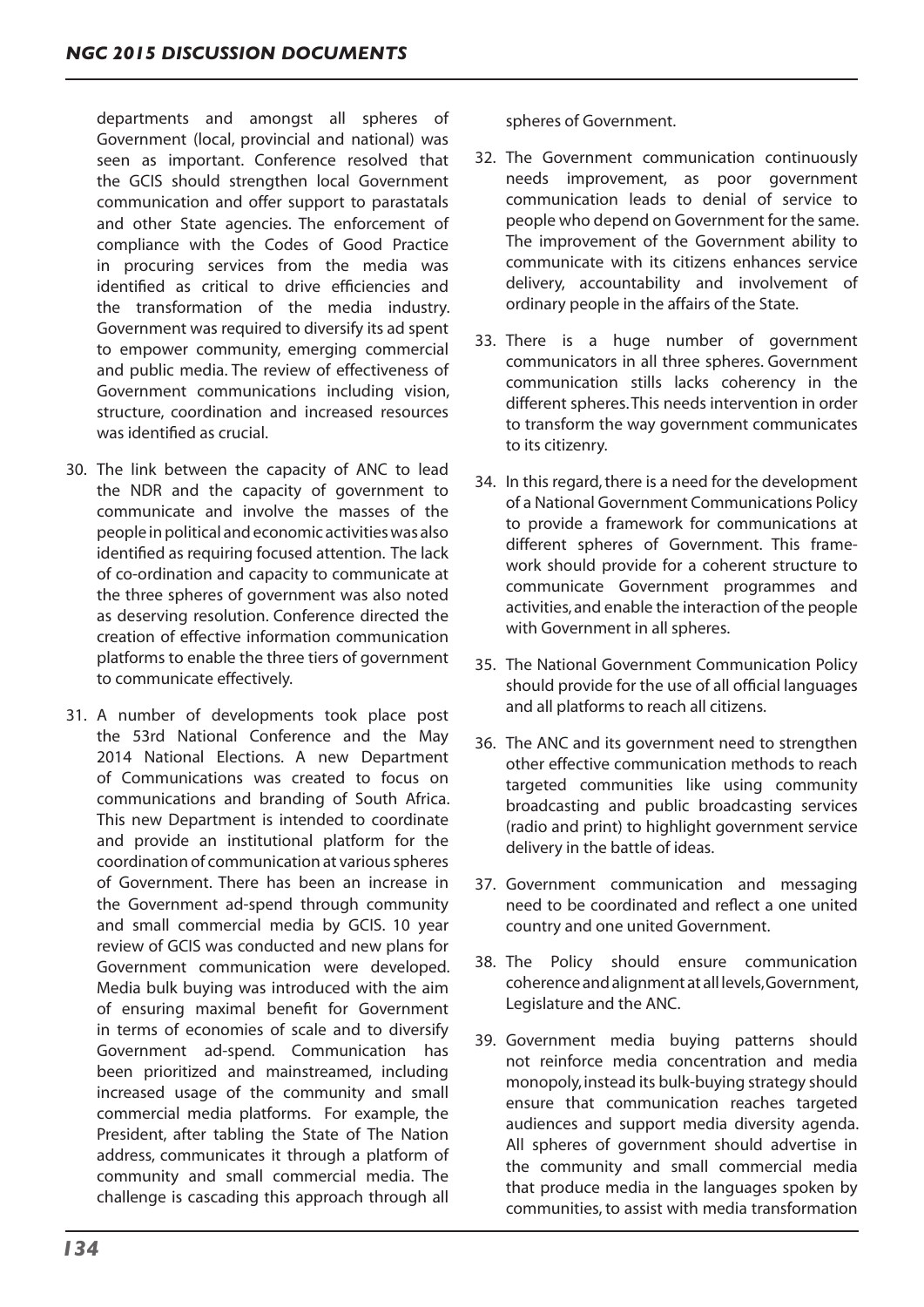and diversity, and the sustenance and growth of these media.

- 40. Government communication should reach all citizens and in all languages and DoC (GCIS) should be strengthened in order to coordinate information flow among different departments and among all three spheres of government (national, provincial and local).
- 41. COMTASK must be reviewed again taking into account, 20 years of democracy; the need to curb fragmentation of messaging and disconnect; centralization of Government communications; structure, roles and responsibilities; the need for a clearing house (comprising of Government, Legislature and ANC) to ensure coherent messaging; the mandates of entities reporting the communications Ministry (GCIS, DoC, SABC, Brand SA, Film and Publication Board and MDDA); and the need to clarify Government spokesperson vs Cabinet.
- 42. The local government communication should be strengthened through enhanced training programmes and the DoC (GCIS) should further offer communication support to parastatals and funding development institutions in order to properly profile work of these institutions.
- 43. DoC (GCIS) should support the communication of work done by other public and state owned entities that does not get media coverage. We must use arts and culture to enhance communication and convey the values of our democratic society, e.g. sculptures, murals and other forms of public art.
- 44. There is a need to review Government policy that mandates placements of advertising on national newspapers, as this reinforces media monopoly, as this is not relevant to local and provincial Government needs. These so called national newspapers are not available in all local municipalities and rural areas.This policy therefore is not reflective of the real media landscape in our country, in terms of national coverage platforms.
- 45. A short to medium term Communications Action Plan must be developed whilst reviewing Comtask and developing national Communication Policy.

#### **INFORMATION COMMUNICATION TECHNOLOGIES**

- 46. The 53rd National Conference noted that over the last three decades, the world has been undergoing, and continues to undergo, an information and communication technologies (ICT) revolution and unprecedented social and economic transformation driven by the advent of the ICT, High Speed Internet that has fundamentally transformed the way people live and relate to one another. This has made the world a much smaller place, in which individuals can access information and services from wherever they are in the world.
- 47. The 53rd National Conference resolved that the National Development Plan (NDP) should be underpinned by a National ICT Policy that is focused on ensuring universal accessto affordable and quality high speed infrastructure and services throughout the country. The National Cyber Security Policy was identified as a top priority togetherwiththepoliciesofGreenICTs. Conference resolved on the realignment of Government shareholding in the various telecommunications entities. Conference also resolved on the establishment of a national ICT forum that will serve as a platform for engagement of all the segments of society in matters of the deployment and use of ICTs. Further, conference resolved that skills were important in order to complete the ICT transformation process by 2030. Conference supported the convergence of technologies and services and resolved that the regulation of the ICT sector in the converged environment should not lead to the consolidation of vertical and horizontal monopolies or the abuse of dominance by the existing operators. Conference directed that competition rules and regulations dealing with the opening of the market to competition must be prioritized. Conference directed that ICASA should be resourced to the required degree in order for effective regulation of the sector to be achieved.
- 48. While noting the advances made since 1994 to introduce new technologies, the 53rd Conference Resolution noted that South Africa has not lived up to her potential as a result of a lack of a comprehensive National ICT Policy, institutional fragmentation and ineffectiveness, limited e-skills, inadequate funding amongst other challenges.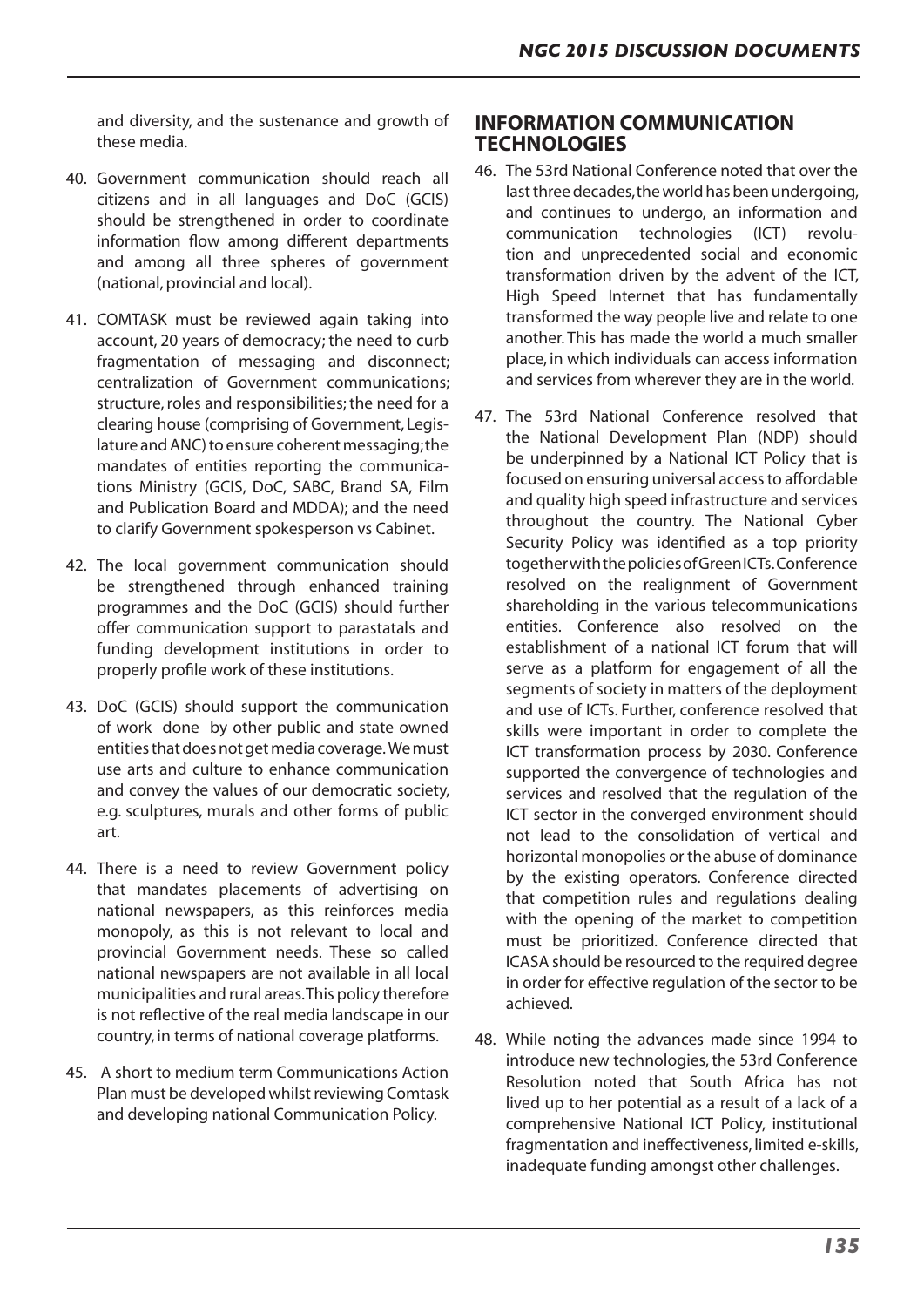- 49. The Conference therefore directed the creation of a policy environment that will see the widest uptake and usage of the ICTs through:
	- 49.1 The roll-out of universal broadband services to connect all government offices and enable the delivery of e-government services targeting all frontline services delivery departments.
	- 49.2 The expansion of the Postal infrastructure to reach all South Africansthe establishment of a single integrated National Address System, the corporatisation and repositioning of the Post Bank to offer fi-nancial services to the unbanked.
	- 49.3 The digitisation of the broadcasting infrastructure and support measures to connect all South Africans to the digital networks especially the indigent, the licensing of more subscription services, an increase in South African Content and the introduction of new converged serv-ices.
	- 49.4 The transformation of the ICT sector to be reflective of South African demographics by 2030, a focus on e-skills at all levels of education and an increase in investments in ICT research and development.
- 50. These resolutions underline the cross-cutting nature of the ICT and the role played by the sector as an enabler of improvements and efficiencies in all other economic and social spheres. At the same time, the ICT market is on its own right a significant contributor to the GDP, employment creation and wealth generation.
- 51. The ICTs are ideally suited to help government and society change the material conditions of all South Africans and help integrate into economic activity the segments of our society that are disproportionately affected by the triple challenges of unemployment, poverty and inequality.
- 52. The NDP calls for a cohesive strategy to ensure the diffusion of ICTs in all areas of society and the economy. It further identifies ICTs as an enabler, such that it contributes to service delivery, support analysis,build intelligence and create new waysto share, learn and build social capital.
- 53. The medium term target support the vision 2020 initiative of expanded broadband penetration

to 100 percent by 2020, where all schools, health facilities and similar social institutions should be connected and individual citizens should have affordable access to information services and voice communication at appropriate locations.

- 54. By 2030, the NDP expect that the aggressive implementation of the e-strategy, South Africa will be globally competitive amongst its peers. Furthermore, all South Africans will be able to use core ICT services and enjoy access to a wide range of entertainment, information and educational serv-ices. The National eStrategy collaborations between the state, industry and academia will stimulate research and innovation, and promote local content production and multimedia hub establishment.
- 55. Government has undertaken a number of activities to put in place coherent policy and regulatory frameworks to deal with the policy inconsistencies, weaknesses and challenges identified during the discussions leading to the 53rd National Conference.
- 56. The Broadband Policy and Strategy was finalised in 2013 to provide for the roll-out of the infrastructure for high speed internet envisaged in the 53rd ANC resolution.This strategy addresses four elements.
	- 56.1 Digital Readiness that deals with policy and regulatory challenges that must be addressed to facilitate broadband roll-out and uptake of services.
	- 56.2 Digital Development that deals with aggregating public sector demand to improve supply of broadband service.
	- 56.3 Digital Opportunity that deals with improvement of broadband user skills and the promotion of local content.
	- 56.4 Digital Future that deals with infrastructure provisioning at wholesale layer of fixed and wireless broadband networks and the market structure to deal with broadband.
- 57. An Integrated ICT Policy Review process was initiated with the aim of producing an Integrated ICT Policy, as resolved in the 53rd Conference, in orderto deal with policy and regulatory issues and to allow for the converged policy and regulatory frameworks. The Framing Paper was issued in April 2013. The Green Paper on Integrated ICT Policy was published in January 2014. The Integrated ICT Policy Options Paper was published in November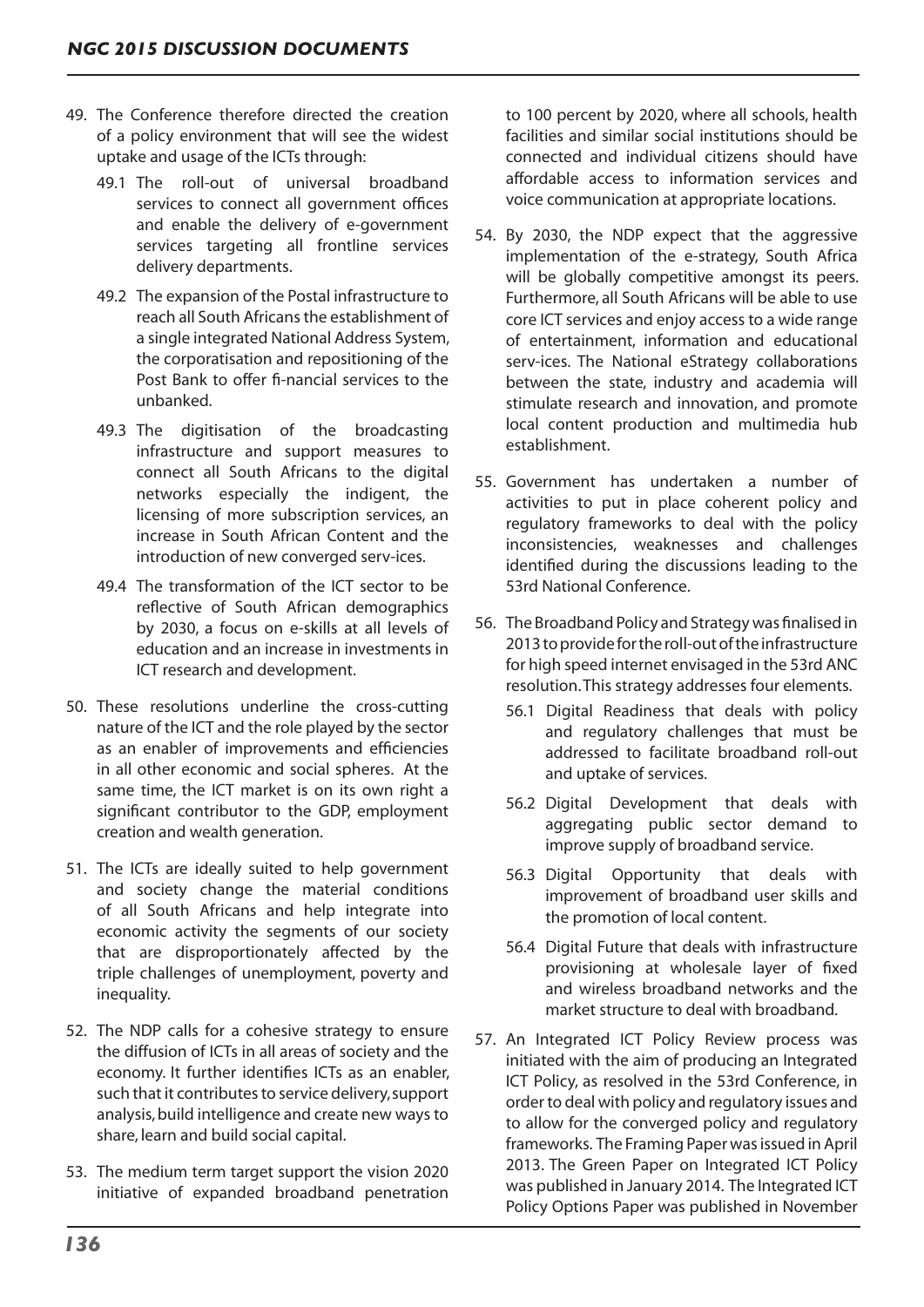2014. This review process is to be finalised with the issuing of a New Integrated White Paper on ICTs by the end of March 2015.

- 58. The ICT Policy Review process supports the realisation of universal access to affordable and quality services for broadband and other services. The review supports the extension of the definition of universal service beyond access to traditional infrastructure to encompass the training and provi-sioning of equipment to enable the targeted communities to participate effectively in the generation and use of services. To this end the universal service institutional arrangements are to be reviewed to expand the scope of the obligations and to fine tune the institutional arrangements to deliver on these universal targets.
- 59. The definition of broadband should be reviewed from time to time and include:
	- 59.1 High speed internet networks and services.
	- 59.2 Always available and multiple services.
	- 59.3 Speed to be determined from time to time through Government policy or prescribed regulation.
- 60. The provision of universal access to ICT infrastructure and services is conceptualised as part of a bigger basket of interventions aimed at social inclusion targeting the rural areas and other vul-nerable segments of society. Universal access should include accessibility, quality and affordability.
- 61. The provisioning of e-government for all frontline services, the support for the delivery of e-education and e-health using the broadband network and the training of the beneficiaries in e-skills constitute part of the strategy. A pilot programme for the roll-out of the broadband plan coincides and is interwoven with the National Health Insurance (NHI) pilot programme to establish the methodologies and assess the impact of this integration.
- 62. The ICT Review Process has demonstrated the need for the enhancement of the regulatory environment in order to allow for further convergence ofthe IT, Telecommunications,Postal and Broadcasting markets. The development of all IP (Internet Protocol) networks now means that different services that were traditionally

transmitted through different networks can now be transmitted using one network to be received and consumed using one end-user device.

- 63. This convergence has practical effect in the realisation of the sector goals as it lowers the cost of infrastructure deployment while allowing for the entry of new players in the market. There are policy and regulatory considerations that must be in place including a licensing regime that fosters innovation through the entry of new services, a regulated competition environment that discourages the abuse of market dominance in general and the abuse of current market dominance in particular to stifle the entry of new services in particular, an open access model that allows the new entrants to access critical infrastructure and the effective enforcement of the regulatory provisions to ensure a level playing field.
- 64. The entry of the SMME's in the sector will be dependent to a great degree on the ability of the regulatory scheme to support such market reform. Other measures that will facilitate the entry of the SMMEs will include spectrum licensing and allocation. The need to empower the regulator and to provide enough skills and resources to do the necessary regulatory interventions has been identified as critical.
- 65. Effective regulation of competition, including the role of SMMEs should also promote universal access. There is a link between effective competition and the attachment of universal access to quality and affordable services.
- 66. Research continues to indicate the extent of market concentration that frustrates the expansion of the ICT sector in a manner that can accommodate the SMMEs and lead to some size-able innovation and employment creation. The ICT sector is still overly focused on large capital intensive approaches in which the big established players dominate and limit the role of the SMMEs.
- 67. The fixed line segment continuesto be dominated by Telkom whereas the wireless segment is dominated by two operators namely Vodacom and MTN. Even though new licenses have been issued in all market segments the reality of the market is that the established players have consoli-dated their market share to such an extent that issuing new licenses no longer leads to any significant changes in market behavior. The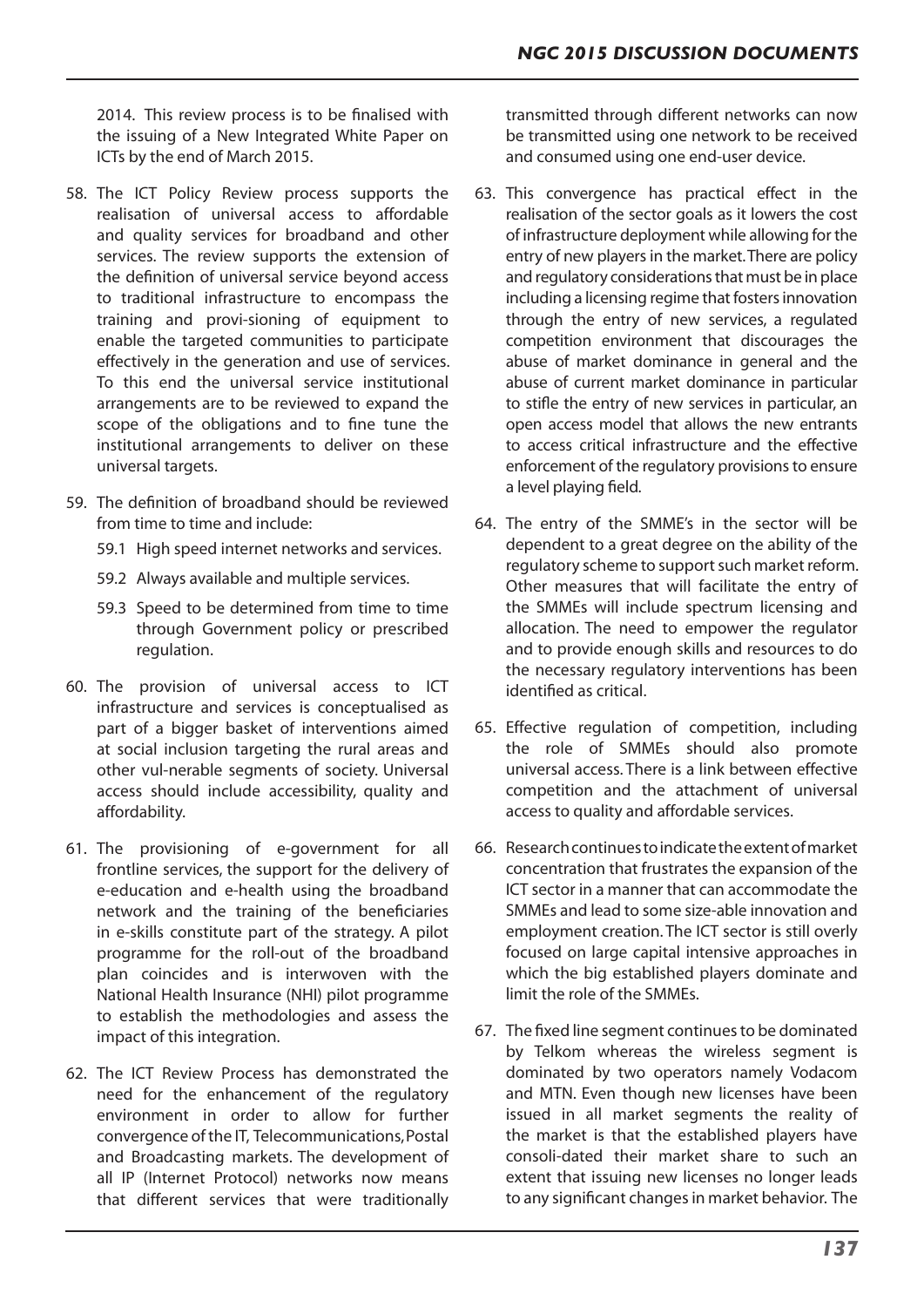same situation is playing out in the broadcasting subscription market. In this market even though others have been licensed Multi-Choice continues to dominate and this dominance cannot be challenged any time soon.

- 68. Measures to allow for market access for the small operators and new services must therefore be part and parcel of the regulatory interventions that are aimed at making the sector much more competitive in order to drive down the cost to communicate, as well as allow for the real and meaningful transformation of the sector.
- 69. There must be complementary utilization of different technological options to accelerate broadband rollout including:
	- 69.1 Wireless
	- 69.2 Satellite
	- 69.3 Fibre optics
	- 69.4 Emphasis on fixed, wireless convergence, amongst other innovations.
- 70. Choice of technology due to socio-economic and other realities should not deepen inequalities within and between communities.
- 71. Infrastructure and services should be aligned within social and economic development plans of communities and Government.
- 72. The management of the spectrum and other scarce natural resources is emerging again as crucial to the success or failure of interventions to broaden the sector beyond the number of players that currently dominate.
- 73. There is not enough spectrum to enable all licensed entities to be able to build their infrastructure and use the spectrum to deliver services directly to the market.While the wireless broadband roll-out will be easier to finance the cost of constructing national networks is still prohibitive for many small players.
- 74. The permit system for the construction of towers and the rights of ways is burdensome and still contributes significantly to infrastructure rollout delays and therefore costs. These constraints point to the need for policy to foster infrastructure sharing and the opening of the infrastructure for access by those who want to offer down-stream services.
- 75. Policy must be fine-tuned to strike a balance between the entry of the new operators and SMMES and the maintenance of the investments to drive infrastructure roll-out predicated on adequate returns.
- 76. There are low hanging fruits that need minor adjustments to policy for them to be realized. The broadcasting infrastructure has been digitised allowing for an expansion of services and an increase in South African content for all platforms.
- 77. Content will drive the uptake of digital traditional services in as must as it drives the new audio-visual services that are entering the scene to compete with broadcasters. A regulatory regime that supports South African content on all platforms is a prerequisite for the country to reap benefits from the technological changes. An increase in the amount of South African productions will enable us to exploit the expanded transmission and storage capacity associated with digital systems.
- 78. The training of youth in digital production for all platforms will stimulate SMME participation and create jobs on a sustainable basis. Support for the manufacturing of electronic components has already been approved in the case of the set-top-boxes to support digital migration of broadcasting services. This programme should be incentivized to support the roll-out of tablets and end-user devices in schools, clinics, libraries, Thusong Service Centres and other centres that are to be part of the national broadband roll-out.
- 79. Aggregating government demand is one of the key pillars of the Broadband Policy and Strategy. Activities to execute on this strategic element have focused on the role of the different state entities that are involved in the delivery of broadband services. A process to rationalise the State Owned Companies (SOCs) that play a direct role and are licenced as major players in the industry is underway.
- 80. The SOCs have been exploring ways and means of coordinating their activities so as to reduce duplication and enhance the use of the limited resources to deliver on government services. The final structure and standing of the various SOCs will be determined by the time of the finalisation of broadband implementation plans.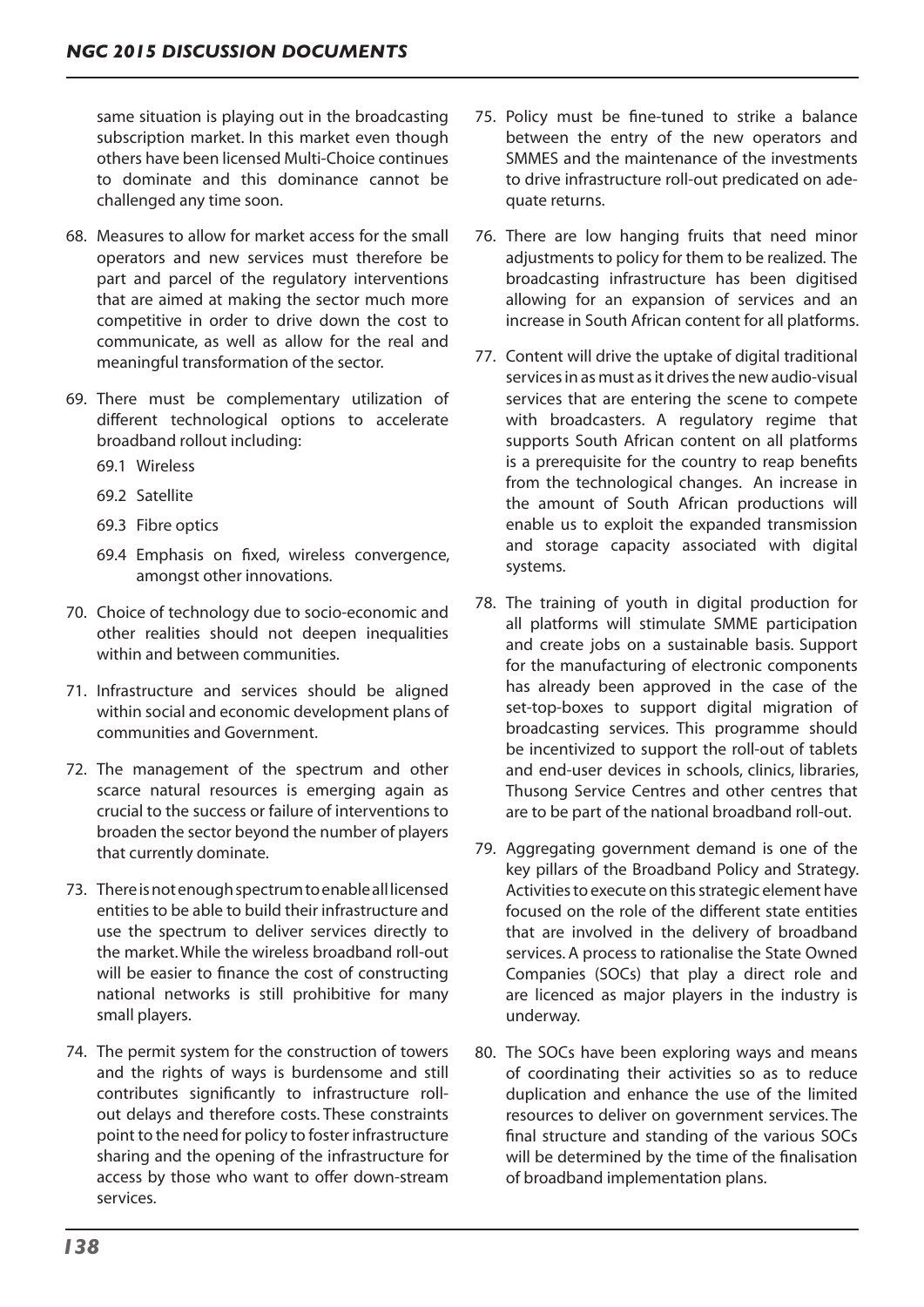- 81. Research has indicated that there are many other government players that are active in the infrastructure provisioning space whose activities must be taken into account for a coherent role of government to emerge. Municipalities are rollingout their infrastructure linking government offices and facilities in a manner that contributes to the duplication of infrastructure. The ICT Policy Review process indicate that these services are not used to full capacity and are at times perceived to be crowding out private investment as they compete by offering wholesale services to third parties. Organisation like PRASA, Eskom and SANRAL are also active in some capacity running parallel strategies to provide wholesale fixed infrastructure services to the market.
- 82. The definition of the role of the government entities and the setting of policies as to how they will behave in the market is emerging as critical in the fulfillment of a comprehensive strategy to roll-out broadband and other infrastructure.Rules of behavior need to be considered in areas where the state owned entities are in direct competition with licensed operators more so when they are in a position to distort the market through preferential deals with some competitors to the exclusion of others.
- 83. The Information Society commitments of South Africa has the vision of establishing South Africa as an advanced society in which Information and Information Communication Tools are the key drivers of economic and societal development.
- 84. The strategic goals include the use of technology to broaden participation in the economy, the reinvention of how government deliver services and interacts with citizens, the celebration of South Africa's cultural heritage and creativity and the entrenchment of democratic participation by citizens and the respect of their fundamental rights.
- 85. The following are key policy areas that need attention in order that the information society development initiatives can meet the stated strategic objectives:
	- 85.1. Infrastructure roll-out to reach all South Africans (discussed in earlier sections)
	- 85.2 E-government and other e-services
	- 85.3 Digital Inclusion and e-awareness
	- 85.4 Human capital development
- 85.5 Development of local content
- 85.6 Research and development
- 85.7 Industrialisation.
- 86. The roll-out of e-government services has not progressed as fast as it should have possibly done, due to the fragmented approaches to the deployment of ICT infrastructure and systems within government. There is a need for a national e-government strategy that involves all spheres of government. This strategy must inform all the spheres of government in planning e-government services.
- 87. There is a need for an evolution of an e-government service approach that takes into consideration the different levels of maturity of the various departments and municipalities. Such an approach must enable the different legacy systems to be integrated and retired at different stages so as to ensure minimum service level disruptions.
- 88. A government wide strategy involving the three spheres of government must devolve sufficient ownership of the system to the various levels for effective planning and implementation.
- 89. The procurement of infrastructure, hardware and services have proven to the main distraction in terms of rolling out e-government services. There is a need to define the role of the State Information Technology Agency (SITA) in the new reconfigured environment, taking into account the level of diffusion of the system of procurement and service integration the new strategy will encourage. In the medium term government departments need to migrate an increasing percentage of their work online. The addition of e-services should lead to realizable budget shifts towards the implementation of the cost effective online services and therefore savings.
- 90. The roll-out of e-government services will rely heavily on the availability within the state and public service of a cadre of administrators who can work in the online automated environments as well as the public that can use the modern communications tools to access services. This calls for concerted measures to skill South Africans at various levels to manage the electronic environment and use it for their daily activities.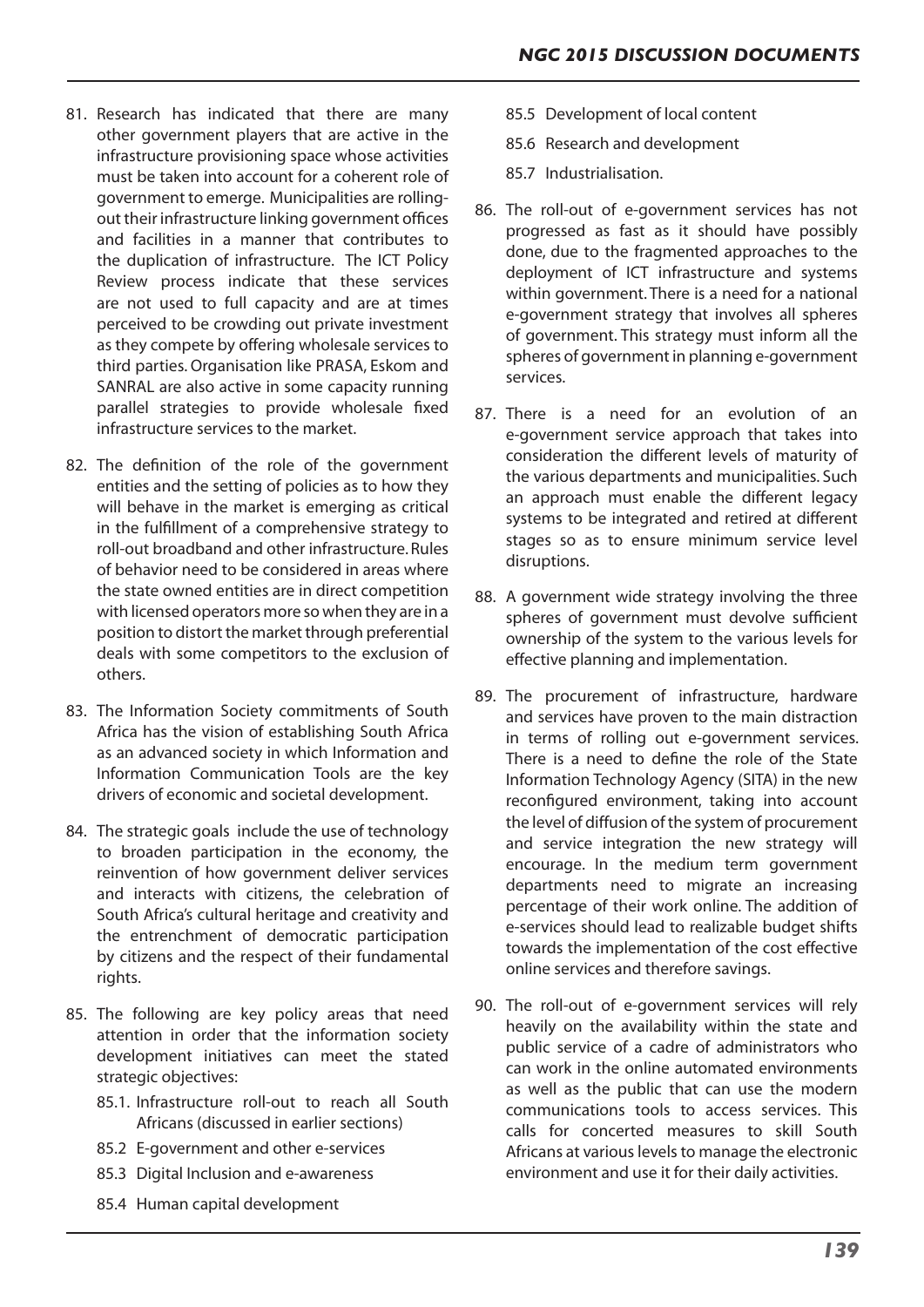- 91. The shift to online services for the delivery of e-government services, electronic commerce and mobile commerce will entail heightened risks that are associated with cybercrime and therefore warrant urgent consideration of policy measures to deal with cybersecurity.
- 92. Some tentative steps have been taken by government in thisregard including the establishment of the Cybersecurity Hub that joins the public and private sectors in the monitoring and reaction to cybercrimes. Cyber Response Teams will be established to respond to actual and potential cyber-security related issues.
- 93. The organised measures taken by government and the private sector are just one part of the measures that will enhance security. The public awareness of cyber threats, the protection of personal information and a vigilant attitude to online environments is the other part that is supposed to be played by the citizens. There is therefore a need for a wide ranging cyber awareness strategy to educate the public on matters relating to cybercrime and cybersecurity and to instill a measure of confidence in the e-environment.
- 94. Policy will also have to resolve new emerging policy issues such as the Internet of Things, cloud computing, privacy, cybersecurity and IP interconnection between content, application provid-ers and terminating ISPs. The quality control necessary for the content and application of providers will also feature significantly in future policy and regulatory discussions. The net neutrality discussions have already started and policy and regulations need to provide certainty over the access to the last mile (fixed or mobile) over which end-users access the internet. Policy will have to ensure that there is no degradation or interconnection failures due to failed negotiations between parties that could make it impossible for users to access, distribute or use the applications and services of their choice.
- 95. New policy should also seek to create an enabling environment for e-commerce, m-commerce, Internet of Things and Big Data.
- 96. Policy should also deal with SA's position on net neutrality, in favour of universal access to new services.
- 97. The merger of national entities responsible/

involved in broadband should be expedited.

- 98. SA should expedite the development of a comprehensive cybersecurity policy, which should be in place by the time of the 54th ANC Conference. In its nature, cybersecurity is a shared responsibility and thus policy development should be a coordinated effort. National policy should also encourage/support citizens to take active interest in the security of their own information in the cyber-space.
- 99. Interconnection could also be used to engage in anticompetitive behaviour towards the source, the destination or the content of the information being conveyed. Principles of non-discrimination and transparency should infuse policy and regulatory considerations.
- 100. The rights of South Africans to use the ICTs for their freedom of expression, cultural and artistic expression will be protected and regulations will ensure adequate space for South African content. Policy will promote the production of South African content and impose measures for the display of predominant South African content.
- 101. The protection of the minors and the vulnerable will receive uttermost consideration in the regulations dealing with obscene violence, pornography and gratuitous sexual display during times when these vulnerable groups are able to watch.
- 102. The Digital Opportunity and Digital Future elements of the strategy will require collaboration ofthethreespheresofgovernment,publicentities, the private sector and communities.The ability of government to mobilise and direct a critical mass to ensure the buy-in and participation in the transformative programme to use ICTs to change South Africa will be critical.
- 103. Extending the infrastructure to reach, especially rural areas that are sparsely populated will require considerable investments and planning. Public and private sector resources must be mobilized and harnessed towards the realization of a common broadband project. The development and promotion of digital services will contribute to needed economic activity but require a sustained commitment on the part of both public and private sectors to deeper co-operation that will turn challenges and escalating competition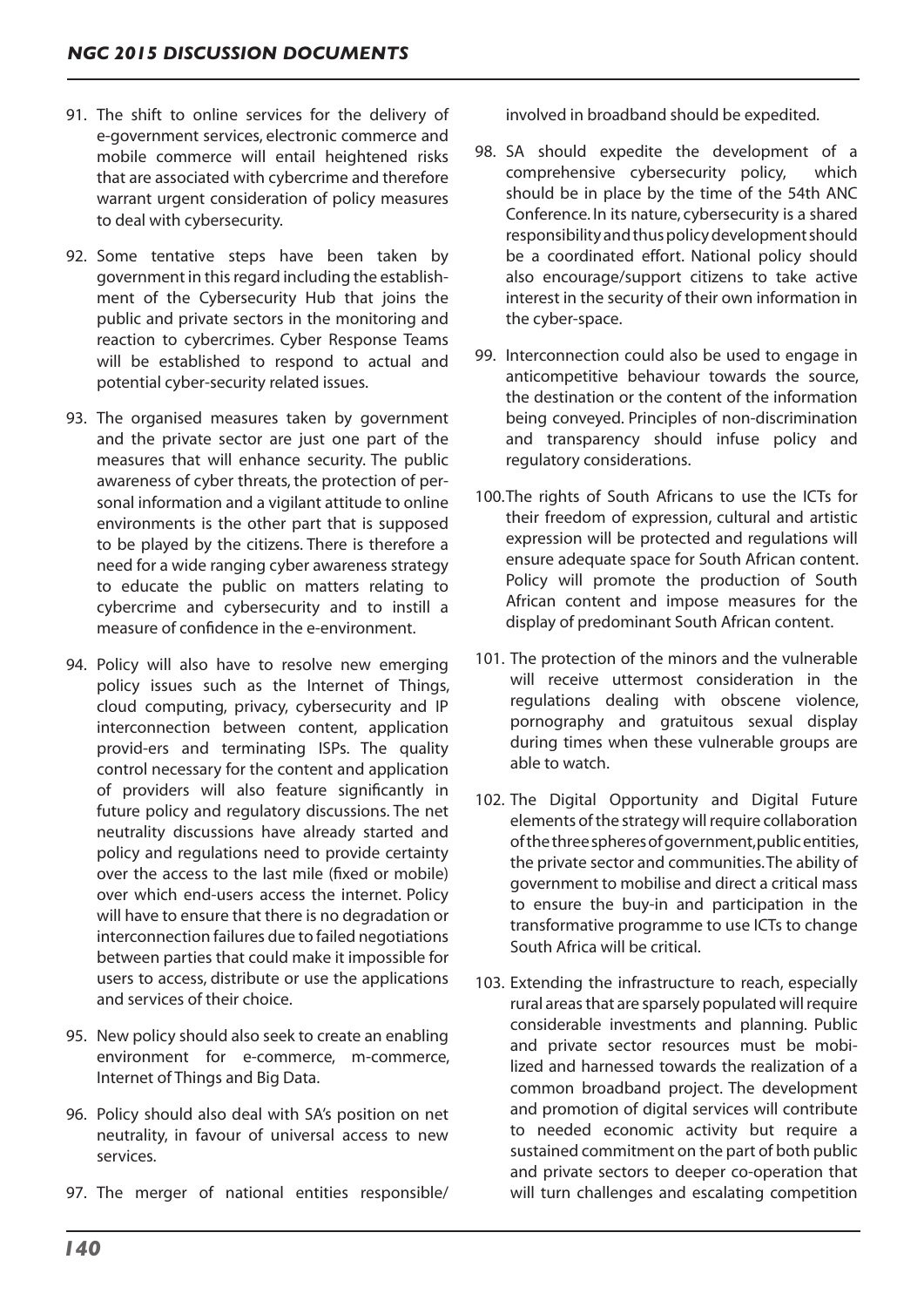into new opportunities. The role of the private sector and co-operation and partnerships with the public and private sectors need to be defined in order to direct investments. Appropriate structure and forums must be established for engagement.

- 104. Government still controls significant SOCs that are operational in the ICT sector as tools to realize policy ends. As discussed and resolved in the 53rd ANC Conference there are areas of duplication and mandate overlaps that results in wastage of resources and misalignment. In addition, the South African government also holds equity stakes in listed telecom companies such as Telkom,Vodacom. The role of the state in the digital future need to be defined.
- 105. The broadband strategy must move beyond the traditional sectoral ways of thinking and foster new ways of networking throughout society. This calls for the mobilization of the different economic and social sectors to collaborate on this programme. The work of the yet to be established National ICT Forum as a machinery for social and economic mobilization cannot be overemphasized.
- 106. Importantly funding mechanisms need to be determined and rural areas that will not be a top priority of the private sector investments provided for, in order to ensure universal access to broadband connectivity and services. In addition to the use of Government Budget, additional sources of funding also need to be determined. These could include the use of Governmental guarantees, infrastructure bonds, vendor finance, and country and development bank loans. Furthermore, other mechanisms of support should also be explored. These could include the use of corporate income tax benefits, CAPEX tax benefits, low interest loans, indirect subsidy and regulatory forbearance.
- 107. The advent of broadband and digital transmission networks increases many folds the capacity of the ICTs to deliver content. This potential cannot be realized without significant changes to the supply side dynamics in order to increase the production and supply of the content to fill the expanded networks and the storage facilities. The content that has to be generated for the broadband and digital networks far exceeds in scope and scale the content generated for

the analogue environment. This requires a coordinated approach of traditionally different industries involving the creative and performing arts, the ICTs, broadcasting, the audio visual and film industries.

- 108. The training of local production talent will need to be scaled up to the required degree so as to avoid a situation in which the expansion of the South African market only benefits foreign producers and the creation of a situation in which South Africa turn into a net importer of content again. The development of policy will support the availability of innovative South African content over all platforms and screens. Regulatory parity and fair competition is critical in building a viable and vibrant audiovisual content sector that meets defined social, economic and cultural public interest goals.
- 109. As broadcasting-like content will be increasingly available across a number of platforms and on a range of devices (over the air, on the internet, on television and radio sets, and on tablets and mobile phones). Policy will need to develop new ways to facilitate and promote the availability of public interest programming, including South African programming and music in all languages. At the same time, such a policy will need to focus on ensuring that traditional broadcasting services are viable so that they can fulfill South African content and news and information obligations, as they compete for audiences, advertising and content with new media services from inside and outside the country.
- 110. The rapid deployment regime that enables the providers of the electronic communications to construct towers and dig up trenches in private and public areas is so complicated and takes so much time that the targets can never be realized without any fundamental changes. The current arrangements mean that any construction of infrastructure requires individual applications to all affected municipalities who have different procedures andtime framestotakedecisions. This process takes currently a minimum of 18 months for a single application on average. The roll-out of fixed broadband will be most affected in rural areas asthe digging of trenches will require more permits and rights of ways. The mobile services will be greatly impacted in the urban areas as they have to deploy significant infrastructure to densify and augment their networks.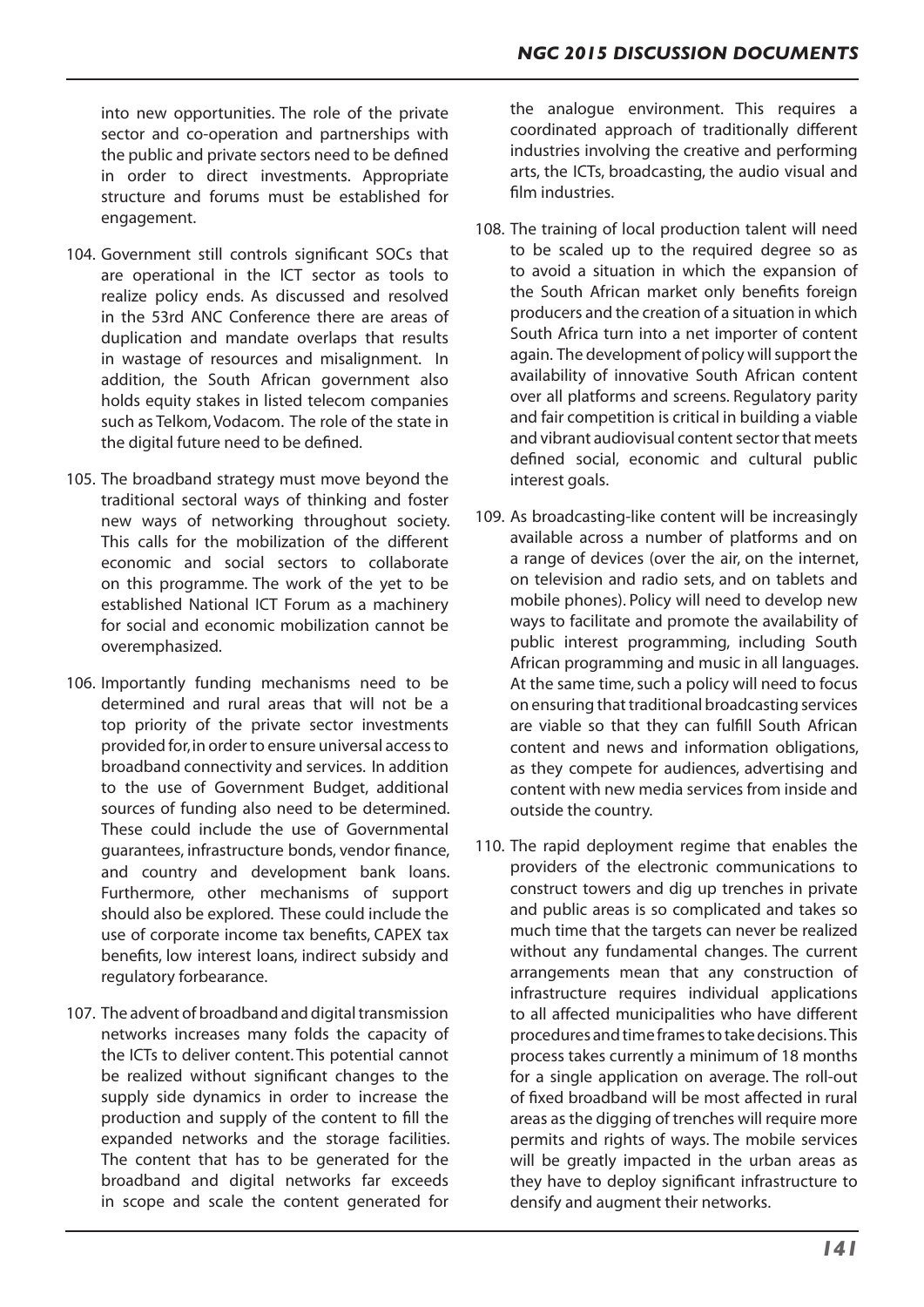- 111. National policy will be developed to outline the activities of various national, provincial and local authorities in dealing with the various permissions that are required to roll-out infrastructure. The rapid deployment policy will facilitate access to rights of ways and way leaves in order to allow for rapid deployment of Infrastructure.
- 112. There is a need for an interdepartmental/ intergovernmental forum to expedite the development of guidelines for rapid deployment of facilities, including DTPS, COGTA, SALGA, DEA, DSE. The guidelines should be in place within a year after the NGC, taking into account the delays since 2005.
- 113. Considerations will be made on the creation of a *"clearing house"*to facilitate the streamlining of local planning permissions and to standardize the application processes.A central data base will be constructed so as to enable for the tracking and tracing of the application processes. The recom-mendation is that government should serve as a clearing house for these permissions. Cooperation with SIP15 will be enhanced to ensure that all significant public and private sector infrastructure roll-out is expedited and supported.
- 114. The spectrum is emerging as the most important resource at the early stages of population access to broadband services. The assumption is that at the initial phases of broadband rollout individuals will rely on wireless broadband to be connected. The spectrum available is not enough to ensure that all service providers will have enough spectrum to deliver the broadband converged services including, voice, data and video. The digital migration of broadcasting services is important in ensuring that the much needed spectrum isfreed but even this migration of broadcasting services to free the spectrum will not yield enough spectrum to satisfy all needs.
- 115. A comprehensive National Spectrum Policy to support the speedy implementation of SA Connect must be developed and it must be guided by the principles outlined in the 53rd ANC Conference resolutions.
- 116. Government and public service will be exempted from paying fees for the use of the frequency spectrum to discharge their mandated services. The importance of the spectrum going forward

and the need for ongoing research into spectrum bands that can be re-farmed and re-issued for use to meet the increasing demands warrants a discussion about the necessary institutional arrangement that can provide for this capacity.

- 117. Policy advocates for consideration of new approaches to spectrum management, including the Dynamic Spectrum Access (DSA) technology which entails opening up underused spectrum exclusively licensed for a single purpose to shared use with other purposes. These approaches will be considered while taking into account the needs of different services. In particular, trials should be considered within the 2.3GHz band in line with global developments.
- 118. Additional mechanisms for managing high demand spectrum should be considered. These should include the use of spectrum sharing, pooling and trading. An open access model will be considered in the assignment of high demand spectrum to facilitate competition to ensure universal services and universal access is achieved. High demand spectrum should be set aside for an open network that will sell wholesale access to new and established operators.
- 119. In terms of spectrum pricing, it is important for the price charged to reflect the true value of spectrum being a scarce resource. For this to take place,the regulator,guided by the transformation objectives, needs to consider accommodating a competitive bidding process in the model it will follow in the assignment of spectrum. Auction as alternative method for licensing spectrum will be considered to raise the money for investments in the broadband and digital roll-out of services.
- 120. Research will be conducted into the use of the TV White Spaces, as this presents an opportunity to utilize vacant frequencies for the provision of broadband and other digital services.
- 121. The need for Open Access regime that enables access to critical infrastructure services by all licensed entities is underpinned by the stated approach to avoid duplication and to minimize the cost of rolling out the ICT infrastructure. The current regulatory regime does not provide for an all-encompassing Open Access regime, is focused on public utilities when it does and treats different providers differently depending on their technologies.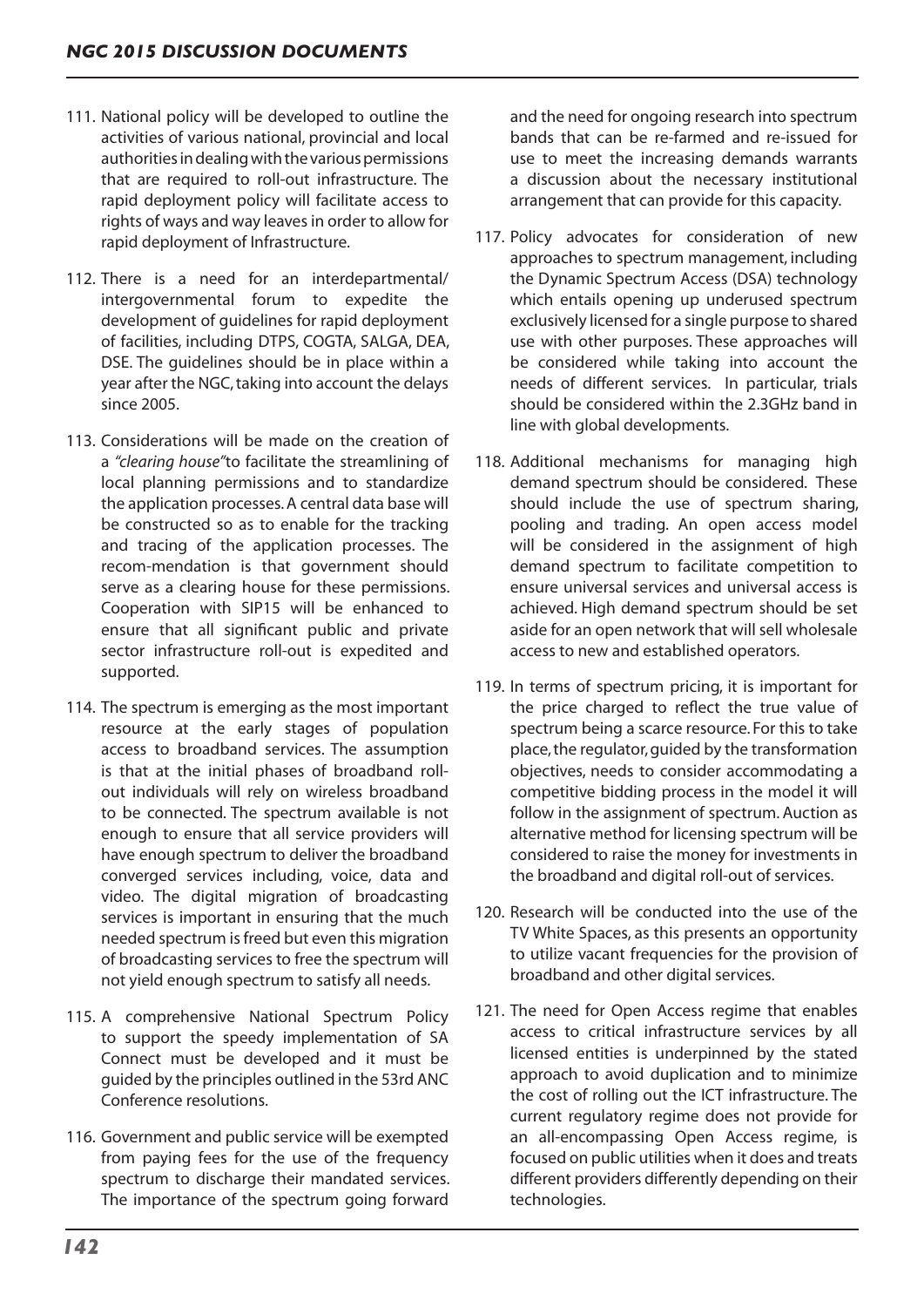- 122. The scarcity of the spectrum, the number of operators needing accessto infrastructure dictate that the open access regime be extended to all infrastructure service providers with significant market power. Open Access arrangements will foster the sharing of infrastructure at all levels and access to network infrastructure or services that is provided effectively on a fair and reasonable terms, for which there is some degree of transparency and non-discrimination.
- 123. Government should develop a comprehensive open access regime with the State playing a significant role.
- 124. The existence of two new national Departments in the ICT sector should not stifle national interest, the implementation of ANC resolutions, Government commitments and plans.
- 125. SA should develop a national e-strategy that seeks to encourage further uptake and usage of ICTs. This should be in place by the time of the next ANC conference. The e-strategy should give effect to the NDP, new ICT Policy and SA Connect.
- 126. All policies should seek to create a model e-society by 2030 when all South Africans will have access to critical ICT infrastructure and services.
- 127. A new market structure should be defined in the ongoing policy work of the country, taking into account technological changes and innovations. This should place emphasis on retail competition and infrastructure sharing.
- 128. ANC re-emphasize that National Government should also engage with provinces and municipalities to harmonize the implementation and rollout of broadband infrastructure and services.

#### **BROADCASTING INFRASTRUCTURE AND SERVICES**

- 129. The ANC should continue to struggle for the sharing and participation of the poor and the marginalised sector of our communities to be active participants and beneficiaries of the opportunities created by the digital economy consistent with the goal of pursuing economic growth, development and redistribution so as to achieve a better life for all which is one of the key tasks of our NDR.
- 130. The 53rd National Conference resolved that the current model of public broadcasting should be reviewed in order to prioritise public service obligations including education, health, rural development, the reflection and development of all South African languages and cultures. This review was viewed as critical to the development of the broadcasting services in the digital era and the resolution of the challenges facing the SABC. It was resolved that the SABC must prioritise public service in the digital age. Conference resolved that Government funding must be ringfenced to be targeted towards public programming such as indigenous languages, developmental and educational programming. The stable cooperate governance mechanism was identified as important in terms of the provision of long term stability to the SABC. To this extent, conference called for strengthened accountability to Parliament, Shareholder (Government) and the public. Conference resolved that any future strategy of the SABC must position the broadcaster as a leader in the uptake and usage of new technologies including mobile television and Internet Protocol Television in an environment that does not allow the public broadcasting system to lag behind commercial broadcasting. Conference further resolved to relook to the behavior of the dominant players, access to premium content including sports rights, access to critical infrastructure to enable the entry of new pay and other services during and after the migration process. The review of local content quotas for all tiers of broadcasting was identified as important. The fair representation of women, people with disability, and the aged in the community broadcasting sector was also identified as important. Migration from analogue to digital terrestrial television was identified as an opportunity for South Africa to enter into the manufacturing of electronic goods for the SA and other markets. The safeguarding of children was perceived to be important. The need for a youth station was again highlighted as necessary and urgent.
- 131. Various ANC Conference Resolutions and Policy documents capture the vision of a diverse South African broadcasting system – owned by the public, private and community sectors and reflective of the cultural, multi-lingual and demographic diversity and unity inherent in our society.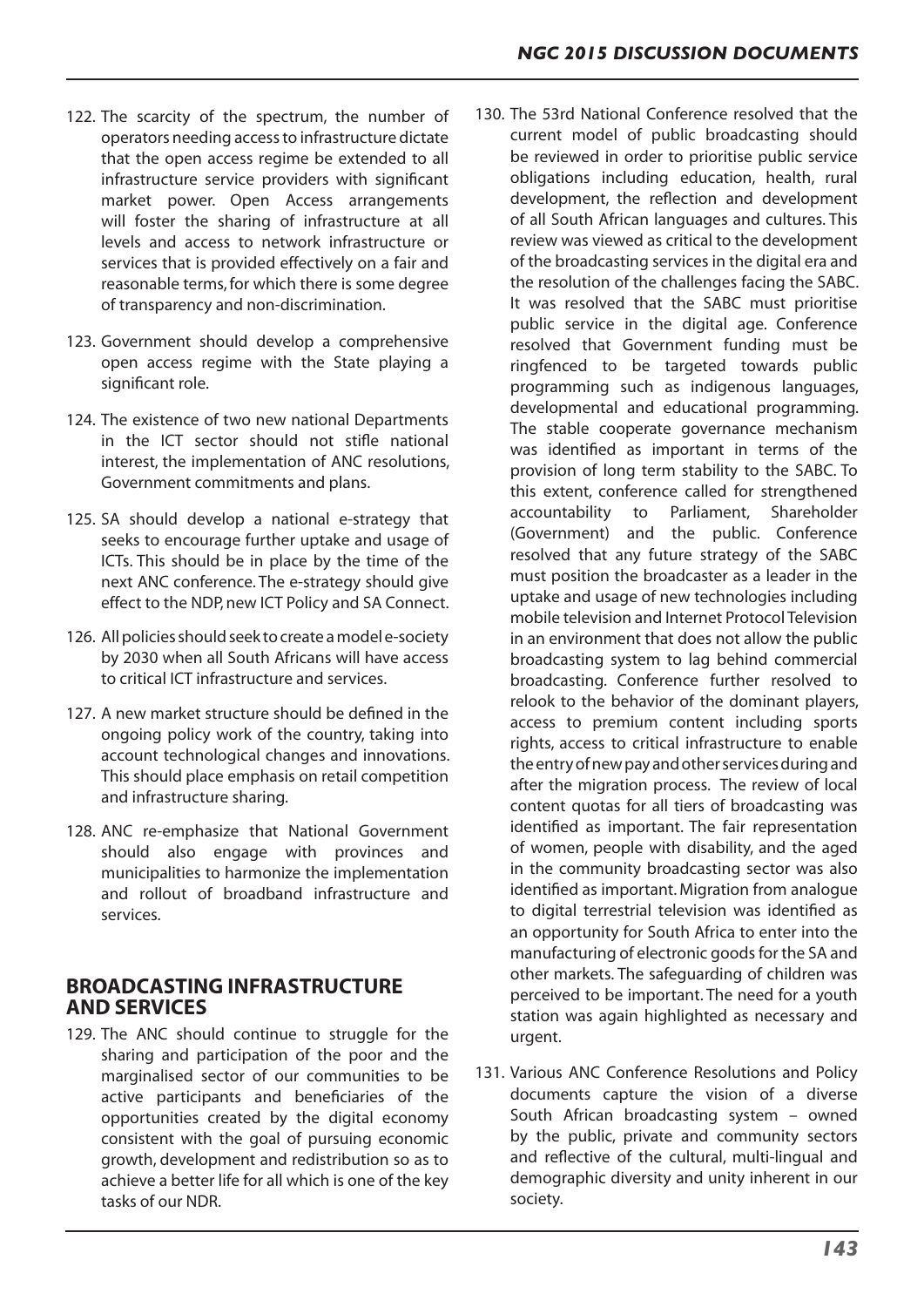- 132. The ANC has consistently upheld the notion that broadcasting operates at two levels. Firstly, it acts as a means to reflect the rich South African cultural heritage, provides voice to South Africans to participate in democratic dispensation as well as acting as an important platform for community involvement, education and entertainment. Secondly, as part of the ICT industry, broadcasting is an important economic sector that sustains the South African creative industries.
- 133. Despite these achievements much still needs to be done to develop a broadcasting system that caters for all the needs of the South African population because of the inherent challenges facing the broadcasting system and the advent of digital terrestrial broadcasting. Some of the challenges requiring resolution include:
	- 133.1 The public broadcasting system, beset by many structural, managerial and funding problems, needs to be restructured and repositioned to prioritise public service as opposed to the commercial focus that it has displayed.
	- 133.2 The 51st, 52nd and 53rd ANC Conference resolutions on funding have not been implemented due in part to the failure to develop a public broadcasting model that is not reliant on commercial programming, failure to cost the mandate as well as different interpretations on the role of public broadcasting in government.
	- 133.3 The series of crises at the public broadcasterreflect a lack ofleadership,lack of accountability and poor management. In confronting the crisis more emphasis has been placed on reporting processes without a corresponding attention to holding those responsible to account for the financial and organisational maladministration that has brought the public broadcasting institution to the crisis.
- 134. Such a situation has prevailed because institutional structures responsible for oversight have not been effective. There has also been an overlap in oversight roles enabling the public broadcaster to forum shop.
- 135. The review of the public broadcasting services and local content quotas has been undertaken as

part of the comprehensive ICT Policy review. Both a Green Paper and a Discussion Document include sections on broadcasting and the emergence of broadcasting like audio visual services. The new Department of Communications (DoC) has also indicated an intention to review the broadcasting landscape. The Department has established a National Communications Task Team (NCTT) which is reviewing the entire landscape. The Digital Migration process has been stalled by the lack of consensus by industry players on technological standards and conflicting interests.

- 136. Cabinet intervened and took a decision in December 2013 that accommodates all scenarios. There is no reason for the delays in the implementation of ANC policy and Cabinet decision of December 2013 regarding the Broadcasting Digital Migration Policy (BDM).
- 137. The Digital Migration Policy must be finalized through the determination of the performance period/dual illumination and implemented for the digital services to start. Cabinet must implement the December 2013 decision and avoid further delays that may arise from a deviation from that decision. The performance period must commence on 1st April 2015.
- 138. SA must invest more on public education and awareness, support content development and grow the industry to sustain digital broadcasting future.
- 139. ANC policy (as per the ANC Media Charter, 1992) promotes media diversity and is against dominant players consolidating monopolies.ANC deployees must implement ANC policies and by extension Cabinet decisions. ANC decisions must be informed by national and public interest not commercial imperatives.
- 140. Disagreements amongst the broadcasters must not be allowed to frustrate the realisation of an important migration process that will improve broadcasting services and contribute to the development of broadband services. The ANC should be vigilant not to find itself in the middle of conflicting interest.Public interest must always be the guiding principle.
- 141. SA must build capacity and capabilities to manufacture Set-top-boxes (STBs) and in particular the core components of the STBs and not just assemble components.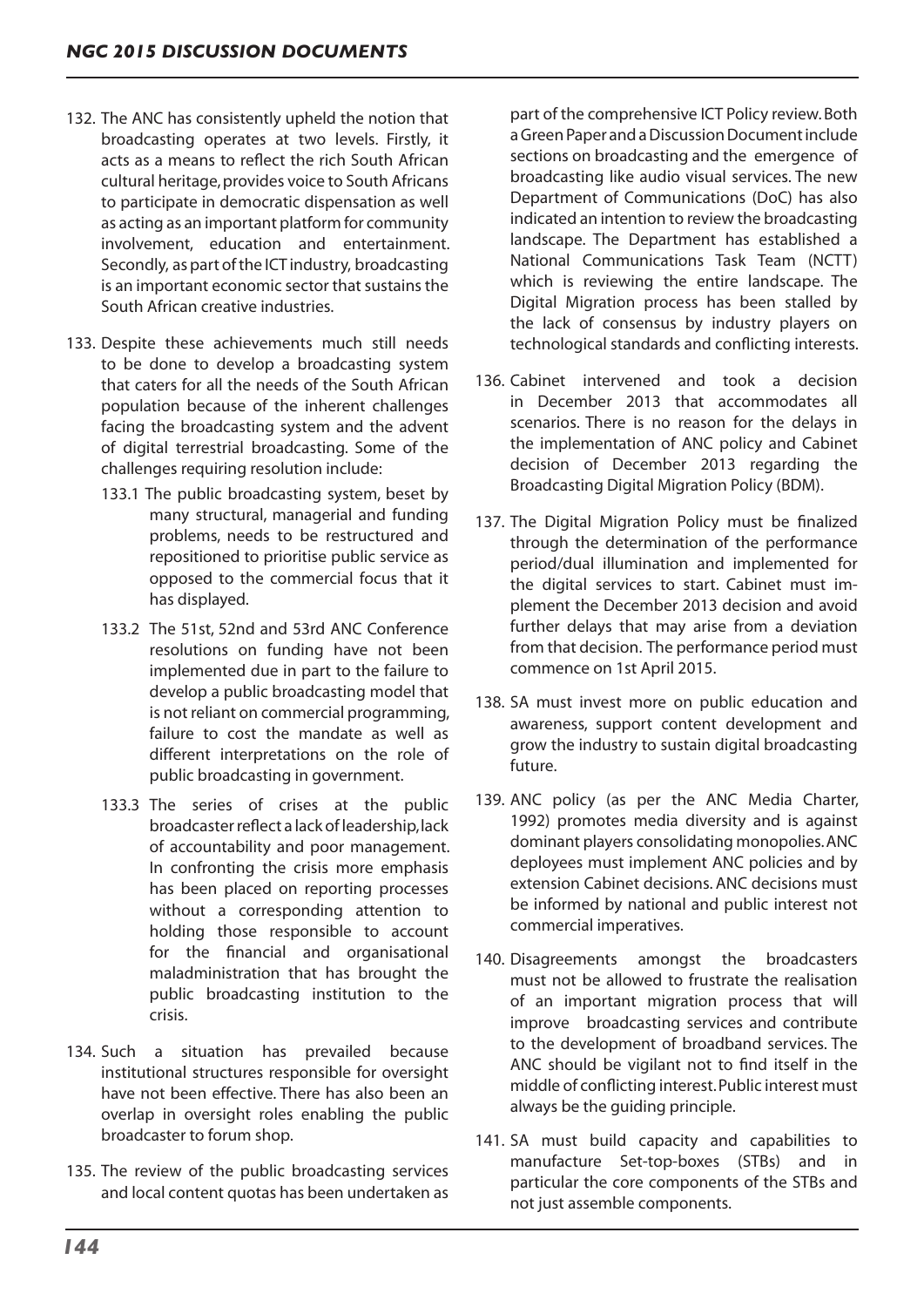- 142. One of the first issues that must be addressed in reviewing current broadcasting related policies in line with the principle of regulatory parity is the definition of broadcasting/content services. Given convergence, many countries have expanded such definitions to include non-linear television- and/or radio-like services.
- 143. With a change in definition, and the changing environment, it is necessary to consider if the two categories of broadcasting licenses are still the best approach to licensing or whether new categories should be introduced, taking into account the new content value chain which introduces not only non-linear services, but also new operations and processes and players in relation to television immediately, including consideration about:
	- 143.1 Channel packaging of individual channels;
	- 143.2 Channel aggregation into bouquets;
	- 143.3 Aligned services such as electronic programme guide (EPG) development and back-door services such as subscriber management, complaints etc.;
	- 143.4 Mux operation and multiplexing;
	- 143.5 Platform operation (an end-to-end service, managing a platform and the content); and
	- 143.6 Platform service operator same as above, but on the basis of lease of platform as video-on-demand (VOD) and over-the-top (OTT) television).
- 144. The multi-channel environment envisaged in terms of digital broadcasting should be used to strengthen Free-to-Air television services, strengthen public and community broadcasting, improve public service programming, promoting local content industry, development of channels to enhance South Africa's international policy, etc.
- 145. There are a range of issues relating to the SABC/ public broadcasting which need to be covered in a new White Paper, taking into account the strengths and weaknesses of the current system and the impact of digitization and convergence. There is a need for a discussion on the nature of the converged services, the structure, funding, governance and management.
- 146. The introduction of DTT, broadband and the increased number of television and other content

delivery channels requires policy to consider the role of the SABC in the converged environment. Convergence, moreover, requires policy makers to consider whether or not the SABC will be a major developer and distributor of online content and content for multiple plat-forms, screens and devices, and if this would require a change in the structure of the broadcaster.

- 147. The SABC must be restructured to prioritise public services in the digital age. There is a need for the reconsideration of the mandate, structure and services of the SABC in view of the convergence of the transmission medium, services and devices. Policy must determine the scope of SABC's responsibilities in terms of publishing in all the digital platforms. In line with the principle of regulatory parity, under convergence, the definition of broadcasting must be reviewed to take into account the emergence of non-linear television or radio like services such as video-ondemand, Internet Protocol Television (IPTV) and over-the-top services.
- 148. As part of this process, the government must, in line with the resolutions of the 53rd conference, increase its funding of the SABC. This must be implemented progressively over a reasonable period.Government funding must be ring fenced to be targeted towards public programming such as indigenous languages, developmental and educational programming. In addition to government funding, the SABC requires a longterm sustainability strategy based on a people centered approach to public broadcasting.
- 149. Programming that is supporting education, health, poverty eradication, rural development, crime prevention and other societal priorities are miniscule compared to programming that is entertainment based. Budgets devoted to developmental programming are reflective of the miniscule programming output targeting the developmental agenda. This needs to be revised as a matter of urgency.
- 150. SABC reach to the African continent must be enhanced in order to support African rise, NEPAD and BRICS. Partnership with the BRICS countries in respect of relevant programming must be explored.
- 151. There are a range of issues to be noted regarding the SABC which take into account the strengths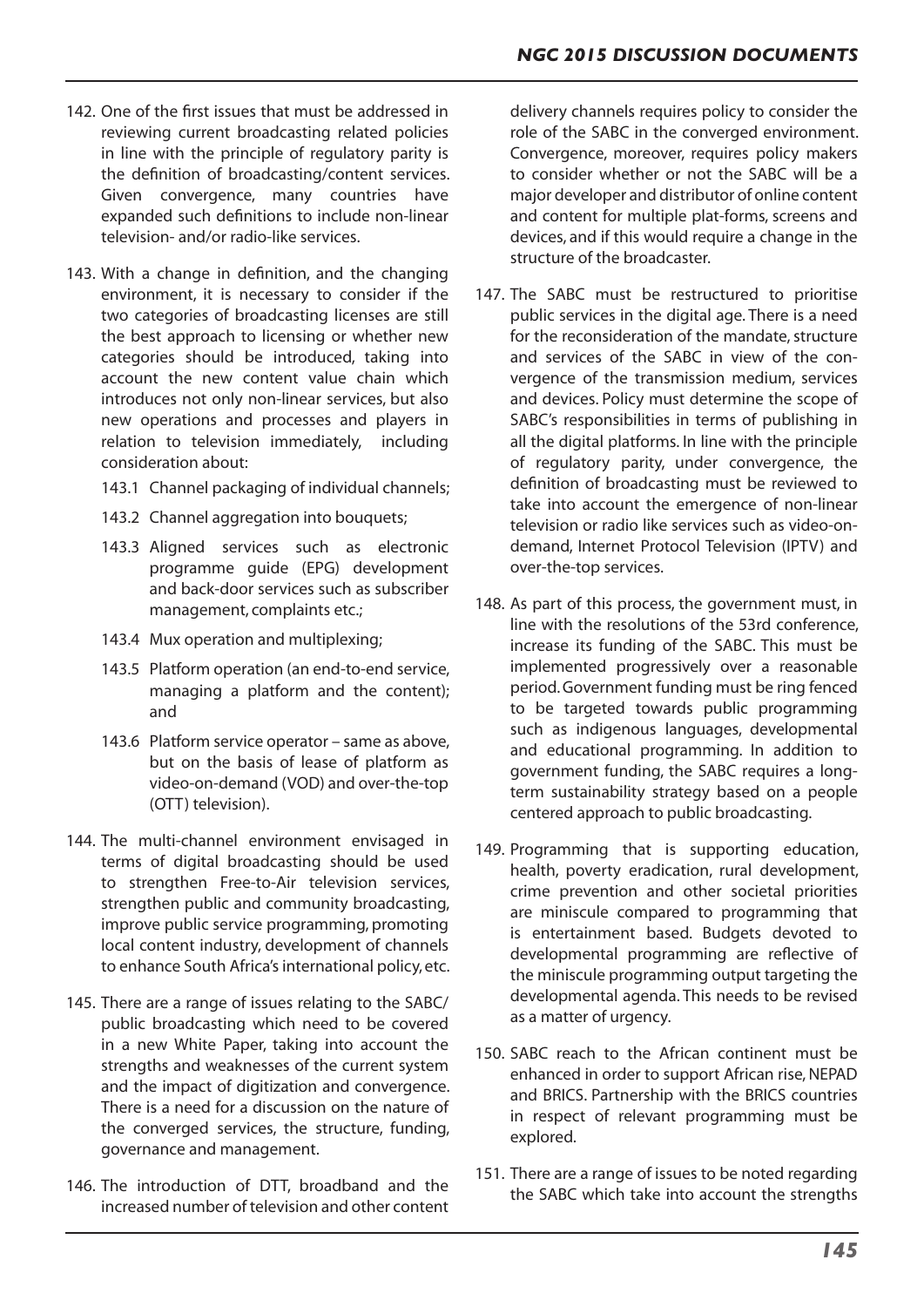and weaknesses of the current system, in the context of policy review. These include; the nature of the services, the mandate, the structure and funding of the future SABC. The ANC must ensure there is political will and skilled capacity to implement these resolutions.

- 152. The ANC reaffirms that a stable corporate governance mechanism is required to provide long-term stability. These include strengthening the SABC's accountability to parliament, shareholder (government) and the public. The public ownership of the SABC is central to its existence and sustainability.
- 153. Significant entry barriers remain in place in the pay commercial broadcasting sector. Regulation of this sector to enforce effective competition has not produced the desired competition.There is a need to relook at the behaviour of dominant players, access to premium content including sports rights and access to critical infrastructure by the competitors in this sector to enable the entry of new Pay TV services during the migration process and new Free-to-Air players after switchover in 2015. It is important deal with these barriers to entry, regula-tory and policy certainty, in order for South Africa to continue in the growth path of the broad-casting industry and the 20 years good story as confirmed in the National Association of Broadcasters (NAB) report (2014), *"State of the Broadcasting Industry Report"* and other research conducted by the ICT Review Panel.
- 154. The need for prioritizing South African content is greater today than any other time since democratization. The advent of broadband and digital multi-channel system requires new and additional content. The advent of non-linear television, video-on-demand services and overthe-top services will increase the available platforms and require concerted efforts to boost the capacity to produce South African content. The creation and production of additional South African content will enable South African productions to be mainstreamed internationally.
- 155. More than 200 community radio stations and community television stations have been licensed through the fast track processes at ICASA. The fast tracked approach to licensing community broadcasters need to be reviewed in order to assess to what extent are these new licenses achieving the intended objectives of the

country. Many of these community services do not as yet reflect communities they serve in terms of directorship, management and programming. There is a need for concerted action to ensure a fair representation of women, the workers, and people with disabilities, children and the aged. Programming offered by the community sector still need to be diversified to cater for the special needs of these strata while also contributing to community development and upliftment.

- 156. The capacity of ICASA to effectively regulate in the public interest still shows limitation occasioned by funding constraints, skills shortage and confusion on the means and ways of achieving effective regulation. There is an overriding need to boost the capacity of the regulator to effective monitor the broadcasters in order to enforce licence conditions and regulations.
- 157. The terrestrial digital way of distributing and accessing the television broadcasting services presents a fresh opportunity for South Africa to realise the policy ends that are defined in the broadcasting environment.
- 158. There is a need to align the review of the broadcasting system with the review of the integrated ICT policy framework in its entirety before 2015 in order to encourage the emergence of converged services under a coherent national integrated policy framework.

#### **PRINT MEDIA TRANSFORMATION, ACCOUNTABILITY AND DIVERSITY**

- 159. The patterns of ownership, control and distribution of the media and ICTs in South Africa were seen as reinforcing this battle of ideas. The resolutions called for a focus on redressing and correcting past discriminatory practices and providing a firm foundation in policy for a information communications technology sector that embraces all South Africans and treat them equitably. The need for the democratic forces to assert the hegemony, popularise the democratic ideas of transforming South Africa,was asserted.
- 160. As we celebrate the 60th anniversary of the Freedom Charter, 25th anniversary of the unbanning of the ANC and the good story of our democracy since 1994, it is worth noting the Constitutional protected freedoms in the Bill of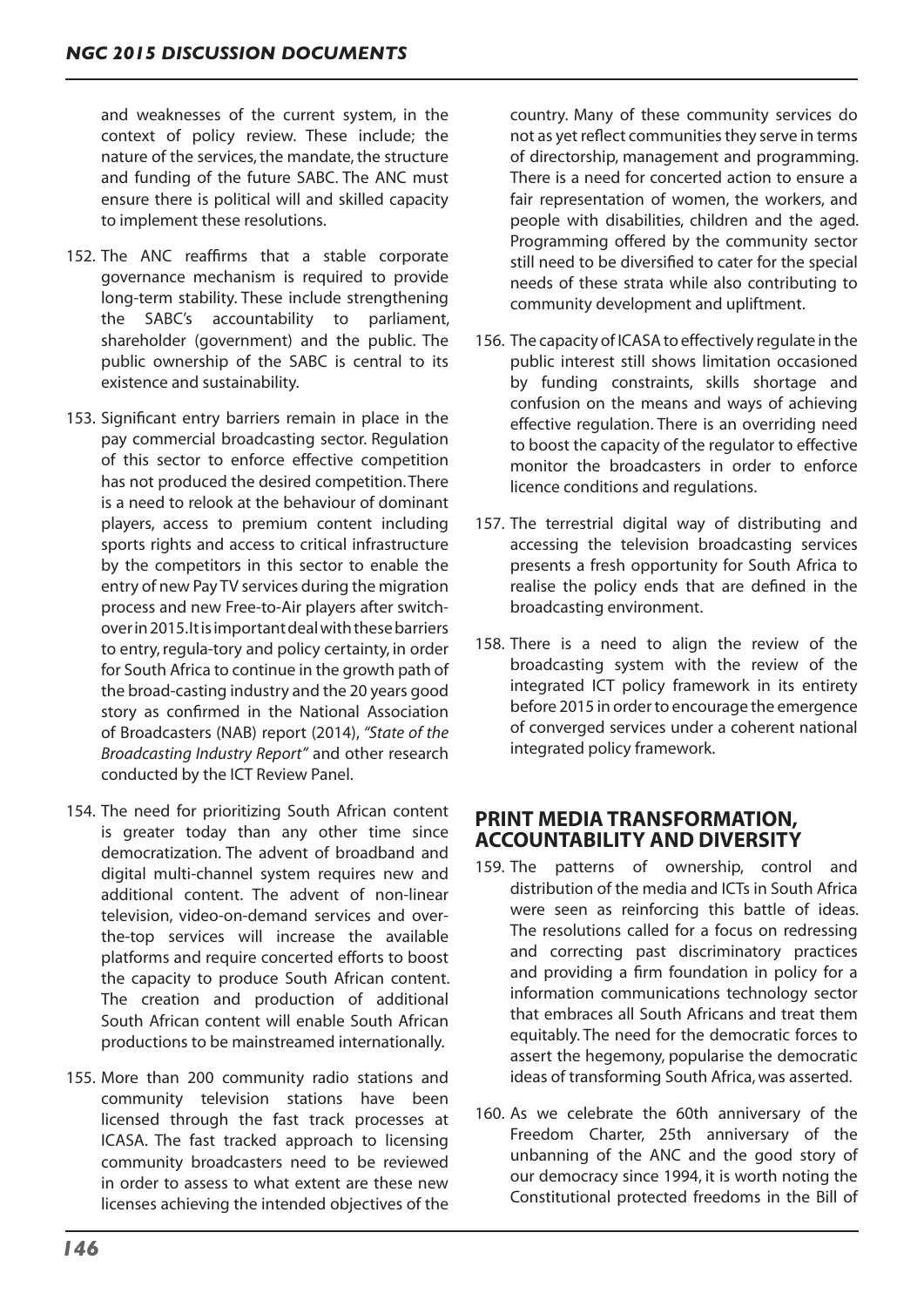Rights including right to human dignity, freedom of expression, freedom of the media and access to information. This context provides a perspective in terms of, to what extent is South African citizens (rural and urban, poor and rich, etc) enjoying these rights and to what extent is the battles of ideas led by ANC and information accessible to all South Africans in languages of their choices.

- 161. Information and content gap is widening between the haves and have nots. Agenda is set by (amongst others) a white monopoly media, established media and driven towards neoliberal paradigm. The media space is filled by attacks on the positions of the movement and the National Democratic Revolution (NDR) by both the ultra-left and neo-liberals.In this context,the long dormant ultra-left forces have been resuscitated and provided ample space used to at-tack the democratic forces.
- 162. The 53rd National Conference resolved that the ANC review its own Media Charter. Conference reaffirmed the need for Parliament to conduct an inquiry on the desirability and feasibility of a Media Appeals Tribunal within the framework of the Constitution Act of 1996. Further, Conference stated that the Parliamentary process should review the existing media accountability mechanisms, balance the individual's rights to dignity and freedom of expression and freedom of the media, and review the privacy laws as well as those dealing with libel and defamations. It was resolved that the Press Freedom Commission (PFC) recommendations should be included in the wide ranging Parliamentary processes for consideration. Conference resolved that to encourage media diversity, an Empowerment Charter to promote Broad Based Black Economic Empowerment in the print media sector, be introduced. Also, the Media Development and Diversity Agency (MDDA) must be strengthened to support community and commercial entities towards a diverse media landscape, and Competition Commission should investigate possible anti-competitive practices within the print media sector. It was also resolved that the transformation of the advertising industry to ensure its contribution to media diversity must be prioritized.
- 163. In 1994, South Africa made significant strides to facilitate the transformation of the media and

communication landscape and these include:

- 163.1 The introduction of new laws which facilitate the provision of communication services to the people, including in rural areas. This includes the licensing of community radio, licensing of community television, support for community and small commercial media (radio, print and TV), creation of an enabling environment for media diversity.
- 163.2 Support for media freedom and diversity.
- 163.3 The transformation of the SABC from being an apartheid mouthpiece to being a credible public broadcasting institution. In recent years, the SABC has played a very important role in the national and local elections thereby strengthening our democratic discourse.
- 163.4 New subscription television and commercial radio stations have also been licensed to contribute to diversity of voices and the participation of people from historical disadvantaged communities.
- 163.5 Creation of an independent regulatory environment to ensure that the licensing ofservicestakes place in a transparent and fair manner.
- 163.6 Creation of an enabling environment in the broadcasting landscape that supports all tiers of the broadcasting system (public, community and commercial/private).
- 163.7 Promotion of local content through legislation and regulations.
- 163.8 Reviewing and development of a government communication and information system that serves our citizens.
- 163.9 Government communication and adspend used towards targeted audiences using community and small commercial media, with a minimum of 30% as a target for each state department or entity/SoEs.
- 164. South Africa has lagged behind in terms of the transformation of print media in respect of the entire value chain, viz. publication, printing, advertising, circulation, newsrooms, content, languages, class, gender, conditions of employment, etc.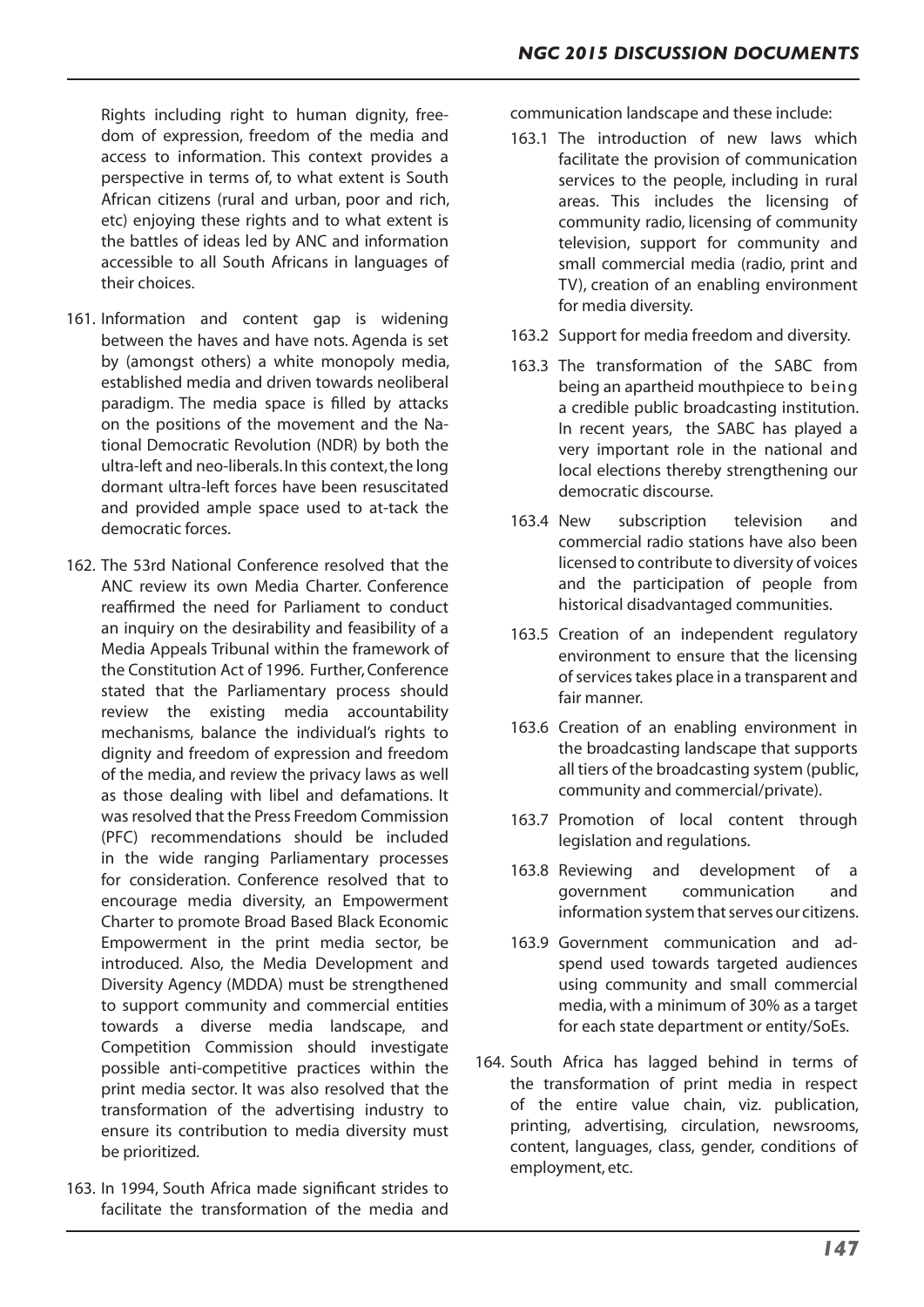- 165. Whereas the enactment of legislation regarding media development and diversity had good intentions, the final law product limited the extent the intentions of legislature could be achieved. The established MDDA was limited to supporting community and small commercial media, thereby unable to intervene in mergers and acquisition in the mainstream media, unable to finance new mainstream entrants and was provided with limited resources.
- 166. Further, irrespective of the enhanced government communications, there remain challenges in respect of access to information by the poor and rural.
- 167. Quality of journalism continues to deteriorate with increasing signs of gutter journalism.
- 168. On the skills front, young graduates in media studies have been exposed to a media studies curriculum and journalism in the respective School of Journalism that supports the status quo of media landscape, promote sensational reporting and lacks a great deal regarding development communication and with little training in terms of government communication.
- 169. Many young people from historically disadvantaged backgrounds come out of the Basic Education system that does not promote the media literacy and the culture of reading. This prevailing information and content divide, have constrained the ability of many citizens to participate in the mainstream economy thus entrenching the spectre of poverty and underdevelopment afflicting many people in the world as a whole and in our country, in particular.
- 170. A number of developments took shape post the 53rd National Conference including the establishment of the Print and Digital Media Transformation Task Team (PDMTTT) and its recommendations published in 2013, the research conducted by the MDDA on print media transformation published in 2014 and the GCIS production of a media landscape booklet and reflection on the 20 years of democracy and the media.
- 171. Changes in respect of patterns of ownership and control of the media (broadcast and print) is slow, in some cases in respect of broadcasting gains achieved post-1994 are reversed away from a diverse media back towards a monopoly. The

dominant *"big 4"* namely Naspers, Times Media Ltd, Caxton and the Independent Media Group (which has changed ownership to Sekunjalo) continue to dominate the print media space, despite the buyout by Sekunjalo Group of the Independent Newspapers Group and the establishment of The New Media (TNA).The print sector is still dominated by four big players. These companies also dominate the entire value chain of the market especially printing, distribution, advertising and research. This integration and the very market structure is perhaps the biggest barrier to market entry and potentially show possible anti-competitive behaviour. Other main-stream media players include the M&G Media and TNA Media.

- 172. The subscription broadcasting market continues to be dominated by a single player despite the efforts to introduce competition in this segment of the market. The anticipated broadening of the radio sector has failed to introduce the much needed diverse ownership.
- 173. The ownership of the broadcasting media by the public and community heralded an opportunity for the provision of news and content in the public interest.Despite the resolutions ofthe 53rd Conference regarding the public broadcaster and the need for action to restore its credibility, the SABC continues to be subject to negative stories and internal conflicts.
- 174. Digital migration project has stalled despite the resolutions of the 53rd Conference to ensure that South Africa benefits from the migration in terms of more public broadcasting channels, employment creation through the manufacturing of set-top boxes, content production and en-try of new players.The digital dividend arising out of the migration of broadcasting services and the release of the spectrum for broadband purposes has not been realized. The delays in Digital Terrestrial Television (DTT) are such that there is a likely possibility that SA may not meet the switchoff date. It is very necessary for SA to coordinate with other SADC countries at least and possibly negotiate a deadline extension.
- 175. Over the years, the ANC has remained resolute that the media including print media patterns of ownership, management and content must reflect the democratic dispensation ensuring the freedom of expression, which includes freedom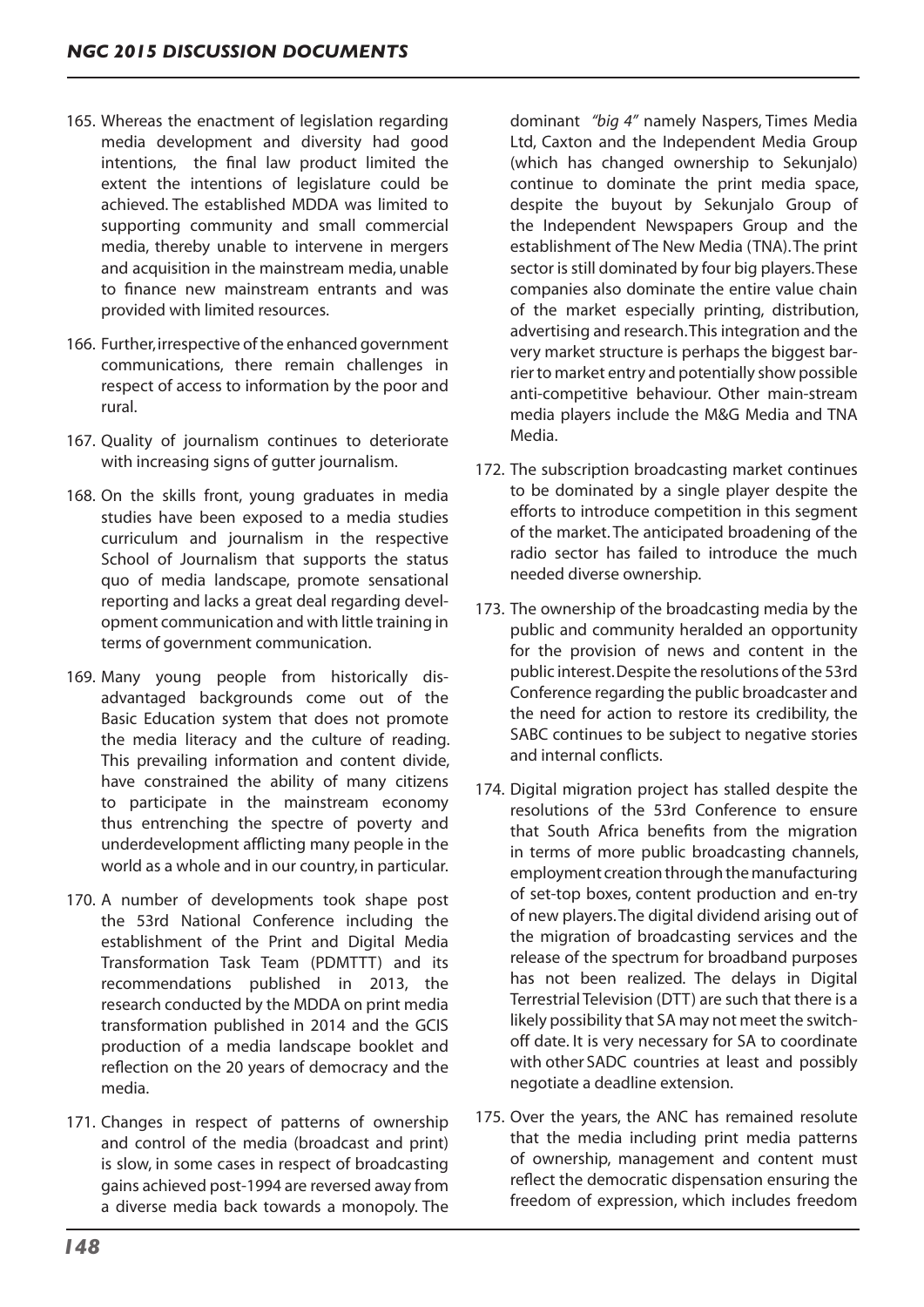of the press and other media; freedom to receive or impart information or ideas;freedom of artistic creativity; and academic freedom and freedom of scientific research. We have also insisted that freedom of expression which includes the freedom of press and other media does not supersede human rights and other rights enshrined in the South African Constitution and the Bill of Rights.

- 176. The ANC notes that the MDDA Report: *Transformation of Print Media* (April 2014) further confirms the ANC position and necessitates the radical intervention to fast track transformation.
- 177. There exist a number of community and small commercial print media, who all face the challenge of sustainability. The acquisition of small established titles/small commercial media by the big players work against the policy of media diversity as espoused by the ANC and warrant further consideration.
- 178. The ANC participated in the process leading to the PDMTTT report which was handed over to Print and Digital Media SA (PDMSA) and published on Friday, 27th September 2013. The gist of the report confirmed the ANC correct reading of the media landscape in our country. The PDMSA subsequently launched the PDMTTT to explore the issues raised in their own report. Some critical issues identified in the report like lack of transformation remain unresolved. This warrants further policy interventions.
- 179. The ANC is still convinced of the necessity of further pursuance of the inquiry initiated by the 5th Parliament. The possible existence of anticompetitive behaviour is still a cause of concern and is not in line with the Constitutional intentions of a free media for all and freedom of expression imperatives.
- 180. Issues of media transformation should continue to focus on ownership and control, management, editorial, reporting on children, gender, rural, class, language and content diversity, as well as other demographic considerations across the entire value chain from publishing, printing, distribution,research,advertising,audit of bureau of circulation (ABC certification), editor's forum, etc. These issues still warrant further consideration beyond the PDMTTT, PFC and MDDA reports.
- 181. ANC still believes that the existing self-regulatory mechanism (Press Ombudsman and Press Council) remains ineffective and needs to be strengthened. The ANC appreciate the initiative by the print media to establish the Press Freedom Commission (PFC) in response to its call for enhanced accountability mechanisms. The PFC report largely confirmed the correctness of the ANC position. Therefore there is still a need for a rigorous debate and resolution on the establishment of accountability mechanisms that are independent and provide for an independent appeal mechanism. This discussion must be pursued and led through the Parliamentary inquiry.
- 182. South Africa will always protect, defend and promote media freedom. The media industry must be encouraged to implement the recommendations of the PFC and the PDMTTT Report. The print media industry must proactively cooperate & support the mooted parliamentary process as a way to help find a lasting solution that meets and takes into account the diverse needs of people in our country.
- 183. The ANC remains committed to a media climate that is free from vested political and commercial interests. This has been our guiding principle in all the engagements and ongoing discussions on the media transformation and accountability.
- 184. There has also been other changes in the sectors post the 53rd Conference, including changes of ownership in print, the introduction of the New Age, numerous licenses awarded (subscription, commercial radio in the Free State and Eastern Cape as well as in cities, community radio and TV – with all the challenges regarding regulatory certainty regarding digital broadcasting).
- 185. To maximise the value of the development of the media, to strengthen interventions in respect of media development and diversity. The ANC needs to prioritise ensuring that freedom of expression is enjoyed by all, transformation in the media, media diversity and ensure fair and accurate reporting.
- 186. A new Media Development and Diversity Policy should:
	- 186.1 Provide media diversity index;
	- 186.2 Provide for a community media (radio, TV, print and any other electronic) support strategy;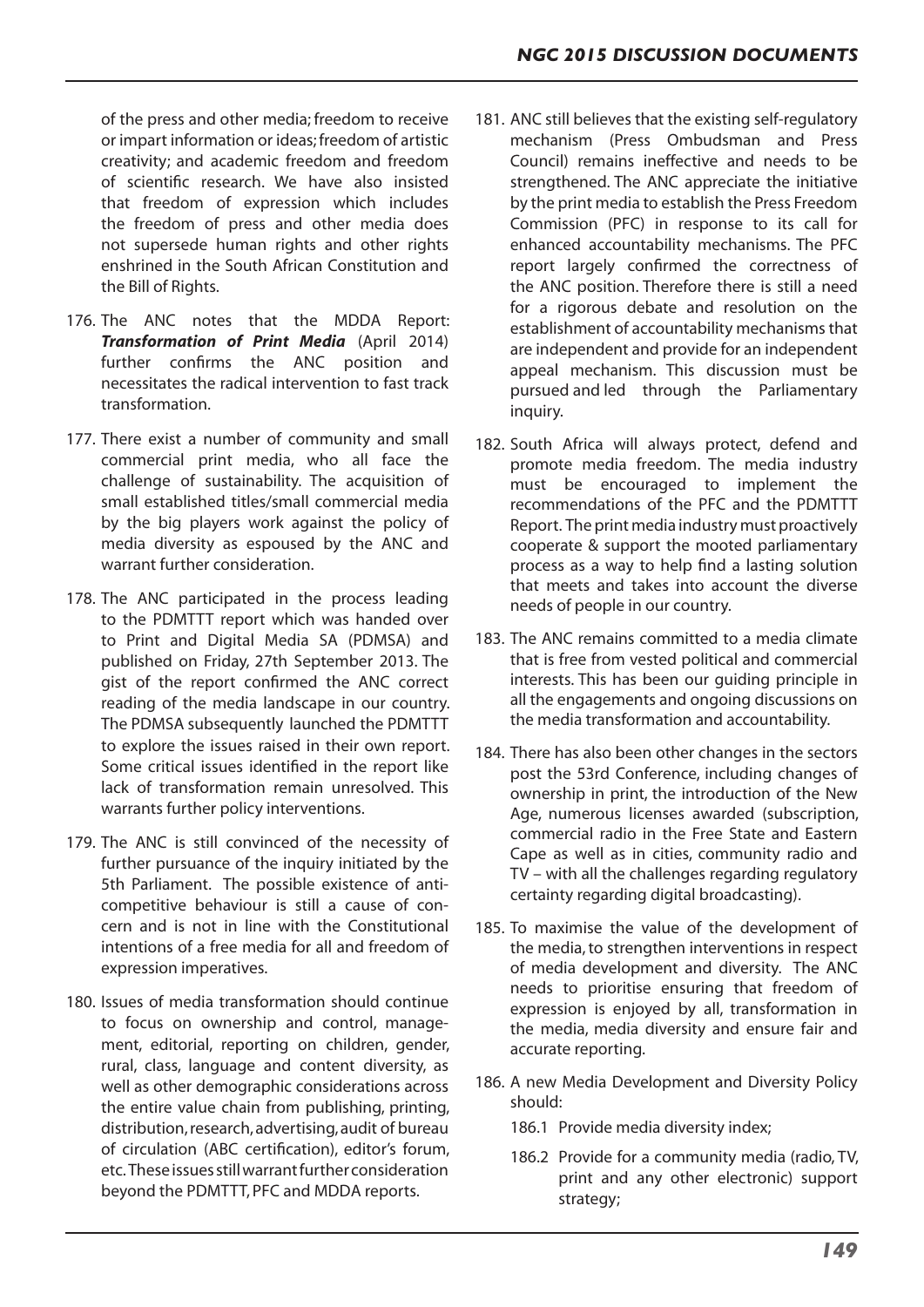- 186.3 Provide specific support strategy for small commercial print media in line with Small Micro Medium Entreprises programme of the Department of Small Business Development;
- 186.4 Promote fair competition;
- 186.5 Promote media literacy and culture of reading;
- 186.6 Fast track transformation of the media:
- 186.7 Support local content and revive the local content industry;
- 186.8 Promote media platforms in indigenous languages and indigenous knowledge systems;
- 186.9 Promote and protect our culture;
- 186.10 Support alternative and diverse mainstream media; and
- 186.11 Provide for an institutional framework that enhances collaboration, effective planning and oversight.
- 187. The policy must review whether the licensing and regulatory regime overseen by ICASA enhances the media diversity agenda and what more measures could be taken to advance media diversity.
- 188. Media diversity should be central to ensure citizens enjoy the media freedom principles enshrined in the Constitution.
- 189. The institutional framework within government is perhaps the greatest barrier to the emergence of a coherent government strategic thinking, effective planning and deployment infrastructure and services to the people. There is a need for a rethink on how government is organized to discharge its services timeously within the available resources.
- 190. As a point of departure government should develop and retain policy making capacity. A National Communications Task Team (NCTT) comprising government, civil society and industry to engage on critical issues of mutual interest should be supported. This NCTT amongst others looks at effective government communication and development communication.
- 191. The ANC reaffirms the 53rd Conference resolution that state institutions that are duplicating mandates and efforts must be rationalized to

address existing overlaps, duplication and undue competition within the state.

### **POSTAL INFRASTRUCTURE AND THE POST BANK**

- 192. Post Office is one of the oldest institutions of Government, established since 1910. It has the largest footprint with three business components, physical, courier/logistics and financial (Post Bank).
- 193. The 53rd National Conference resolved that the National Address System should prioritise the rollout of addresses to informal settlements and rural areas to ensure addressability for all households to achieve economic inclusion. Conference resolved that Government should introduce policy guidelines to direct opportunities to the Post Bank as a bank of first choice of Government and citizens transactions. Conference also resolved that national policy should clarify the approach to the regulation of cherry picking behavior of international courier companies.Conference resolved to encourage all spheres of Government to use the South African Post Office. Further, conference resolved that postal services should be inclusive and address the needs of the people with disability.
- 194. While the last century saw a consistent increase in the mail volumes in the postal services sector, the 21st century is marked by a general decline in postal volumes and revenue. Letter mail is the most drastically reduced type of mail, partly due to electronic substitution such as e-mail, text messages and social networks, but also customer preferenceforexpeditedorsecureservicesoffered by courier companies. However, parcel mail is increasing, driven by largely e-commerce and the requirement for deliveries. These changes, driven largely by the technological developments, have affected the traditional provision and delivery of postal services.
- 195. The Post Bank corporatization process was initiated after the 53rd Conference Resolution. Policy discussion still needs to be held to deal with the market positioning of the Post Bank as well as the differentiation of the Post Bank from all other commercial entities. The role of the Post Office and Post Bank in the delivery of government ICT and other services needs resolution in policy.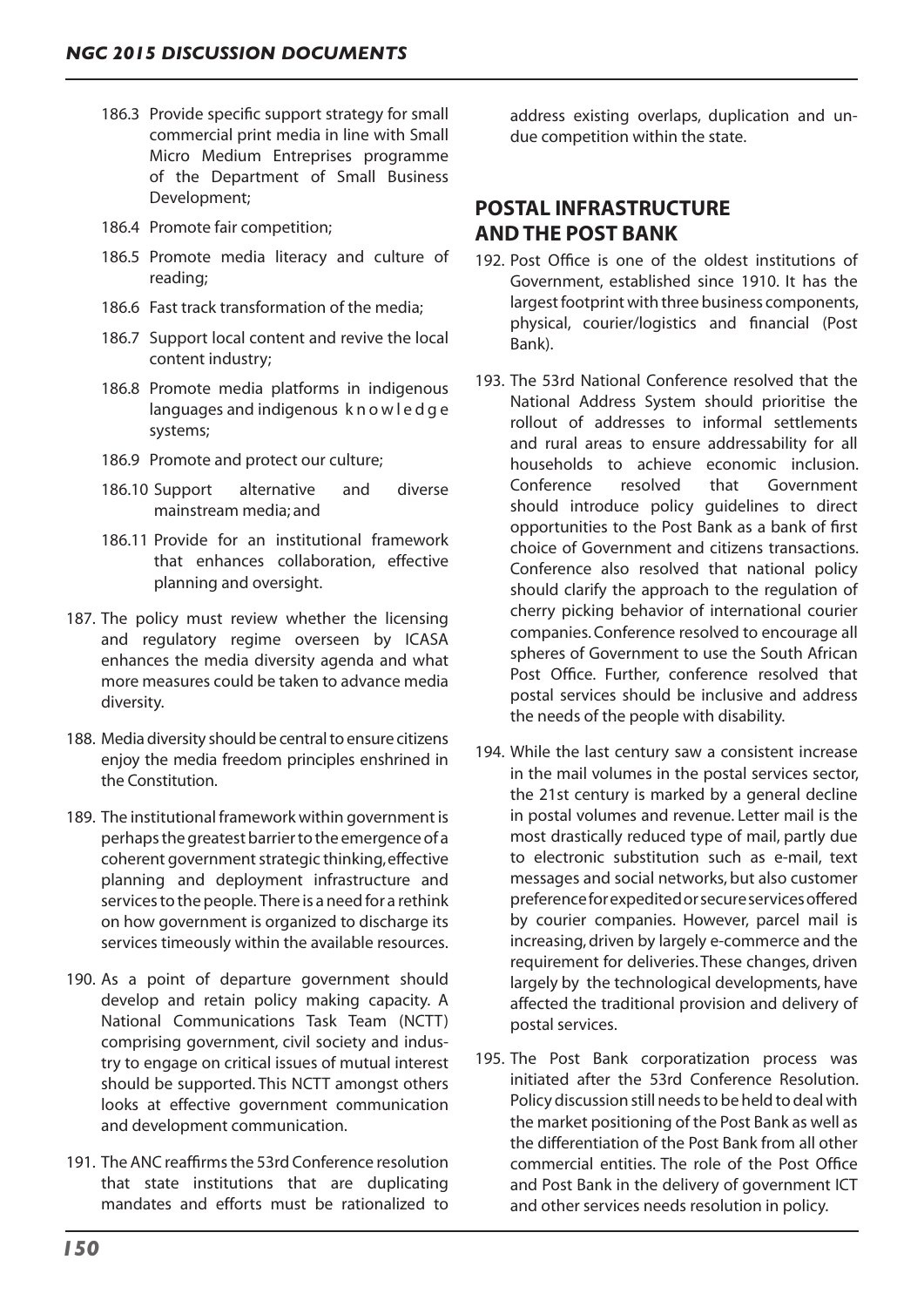- 196. During the 2012/2013 financial year SAPO had Retail Post Office infrastructure of about 2497 service points of which 1753 are Post Office outlets and 874 are Retail Postal agencies (RPAs) country-wide.
- 197. Electronic substitution of traditional mail is accelerating as both consumers and businesses adopt electronic processes across multiple domains. Mail users are shifting from traditional hard copy distribution models to a variety of new ways to digitally communicate, advertise, or transact. They are attracted to greater convenience,faster service, and lower cost.
- 198. The digital revolution has become the disruptive innovation to the traditional business of postal service. With several different communications channels competing for consumers, the postal service needs to modernize its role to accommodate for the digital age. This therefore necessitates for the future of postal services to be defined within the context of these technological developments. The postal service should consider new products and services that reflect the evolving mandate to bind the nation together in a new world where people are increasingly communicating digitally.
- 199. It is important for policy to provide for the use of postal networks (collection, transportation and delivery of mail, retail outlets) for a wide range of value-added services. A postal system can help to provide logistical solutions to integrate data flows, physical flows and financial flows. The Post Office should continue to be the Universal Postal Services Obligation provider and continue establishing points of presence in all communities.
- 200. Transformation of the Post Office should include:
	- 200.1 Modernization of services (e-government services, issuing of IDs, Government to citizensDoor-to-Door delivery,distribution of books and medication, etc.);
	- 200.2 Expansion into freight and logistics, and consider expansion beyond SA borders;
	- 200.3 National Address System (NAS) to contribute to census, trading and tax regulation;
	- 200.4 Address structural inefficiencies and negative perceptions.
- 201. A universal services fund (USF) should be established which all sector players should contribute to. Any player providing universal services should be allowed to claim compensation from the USF for the universal services provided.
- 202. The Post Office should consider incorporating express, courier services, ICT, logistics operators and other providers into the delivery chain of the postal sector. The postal service should consider expanding hybrid mail applications as an early step on the bridge across the digital divide. Postal service should leverage its networks in order to be used as an agency contact points for private partners in the provision of a range of financial services.
- 203. The scope of competition in postal markets has to be defined in order to pre serve the universal postal service objectives, and also 'reserved services' for the exclusive right of the public postal operator should be defined to prevent market creaming.
- 204. Policy should introduce regulated competition in the postal market to ensure that postal operators compete with each other in providing services efficiently and at acceptable levels of quality and price. This is aimed at transforming postal providers into dynamic market led and customer oriented enterprises that satisfy the needs and expectations of users of postal services.
- 205. Post offices are seen as potential ICT access points that could offer a broad range of services (including e-services), as well as extension of broadband network to rural areas that do not have broadband coverage. Post offices are therefore considered as potential points of presence for broadband infrastructure provision.
- 206. This country-wide network of post offices positions SAPO as a key player in rural connectivity and overall ICT service delivery. The Post Office provisioning of infrastructure and services has been affected by the instability at the South African Post Office. Weak governance and management, the unstable labour environment and poor oversights are some of the contributory factors.
- 207. There are other deep seated issues that are policy and regulatory in nature. These include the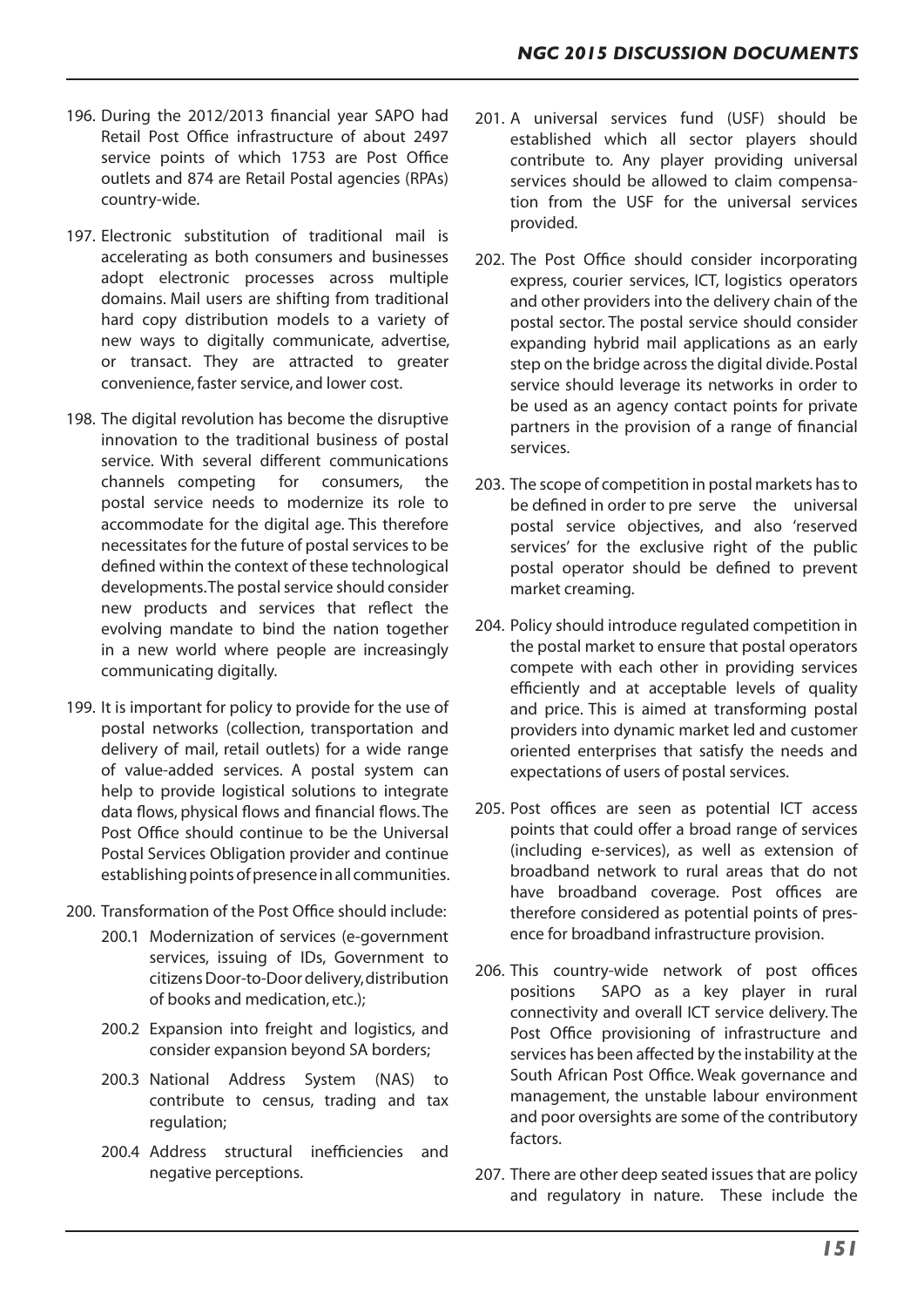financing of the roll-out of infrastructure to areas that are uneconomical. The funding support by government has been terminated despite the measures by the Post Office to rebalance their network to reach the majority of rural areas.

- 208. The Post Office was allowed a protected market up to 1kg of mail. The substitution of mail by electronic communication has meant a decline in mail volumes that has impacted on the revenues of the Post Office. The funding structure of the Post Office Universal Service Obligation needs to be considered in tandem with measures that are taken at the regulatory level to protect the Post Office from uncompetitive behavior from local and international courier services.
- 209. Post Bank should be considered as a State Bank/ Banker of Government. All civil servants should be paid through the Post Bank.
- 210. Post Bank should accommodate as secure landing for consumers and financial access.
- 211. Postal Regulation should define the postal market and segmentation in line with UPU strategy.

#### **RESEARCH, DEVELOPMENT, INNOVATION AND INDUSTRIALISATION**

- 212. The 53rd National Conference resolved to promote and support development of new ICT Research and Development (R&D) plans and strengthen existing strategies and policies to foster robust, well-coordinated institutional arrangements that lead to development of indigenous world class, technology innovations in ICT through directed national ICT research, de-velopment and innovation programmes. Conference also resolved that investments in ICT Research and Development and Innovation (RDI) should be increased and an ICT RDI roadmap be adopted by 2014.
- 213. The ICT RDI Roadmap has been drafted and is in the process of being adopted.
- 214. Government launched an e-Skills Institute in 2014 to spear-heard the planning of cross-sectoral e-skills initiatives. The e-Skill Institute has fostered relationship with universities and the technical and vocational training colleges for distance learning initiatives. The e-Skills Institute will have

to develop programmes with the various tiers of government and government departments while offering training to out of school youth, women and others that need empowerment.

- 215. An e-Skills strategy that is adequately funded and supported will be critical in the success of the transformation of the public sector from a paper based administrative system into an always available easy to use interactive system of service delivery.
- 216. Industrialization should unlock the opportunities for the majority of South Africans. The Industrialization Strategy should include:
	- 216.1 DTT programme to revive the local electronic manufacturing;
	- 216.2 Broadband to stimulate demand for local products;
	- 216.3 DTT and Broadband to stimulate local content, applications and software.
- 217. The Regulator (ICASA) must be strengthened so that its capacity match the task, streamlined and focused activity on concrete deliverables, adequately funded, accountable for policy and legislative ends, and harmonized with other regulators.
- 218. There is a need to understand the ICT value chain, identify areas that can be developed locally, promote local manufacturing of components/ segments and be aligned to the broader industrial policy. There is a need to understand the gaps in the current policy implementation.
- 219. Industrialisation strategy must be lined to Government priorities, focus on services and the cost of communication.
- 220. Manufacturing of devices can be approached progressively through first assembly and then manufacture.
- 221. Strategy should promote SMMEs, unlock their potential, and enforce cooperation by the proprietary software owners to help the development of SMMEs and/or open source solutions through the creation of platforms.
- 222. PPPFA need to be reviewed to support the objective of unlocking opportunities for the majority of citizens. Ensure 70% set aside for SMME linked entrepreneurship.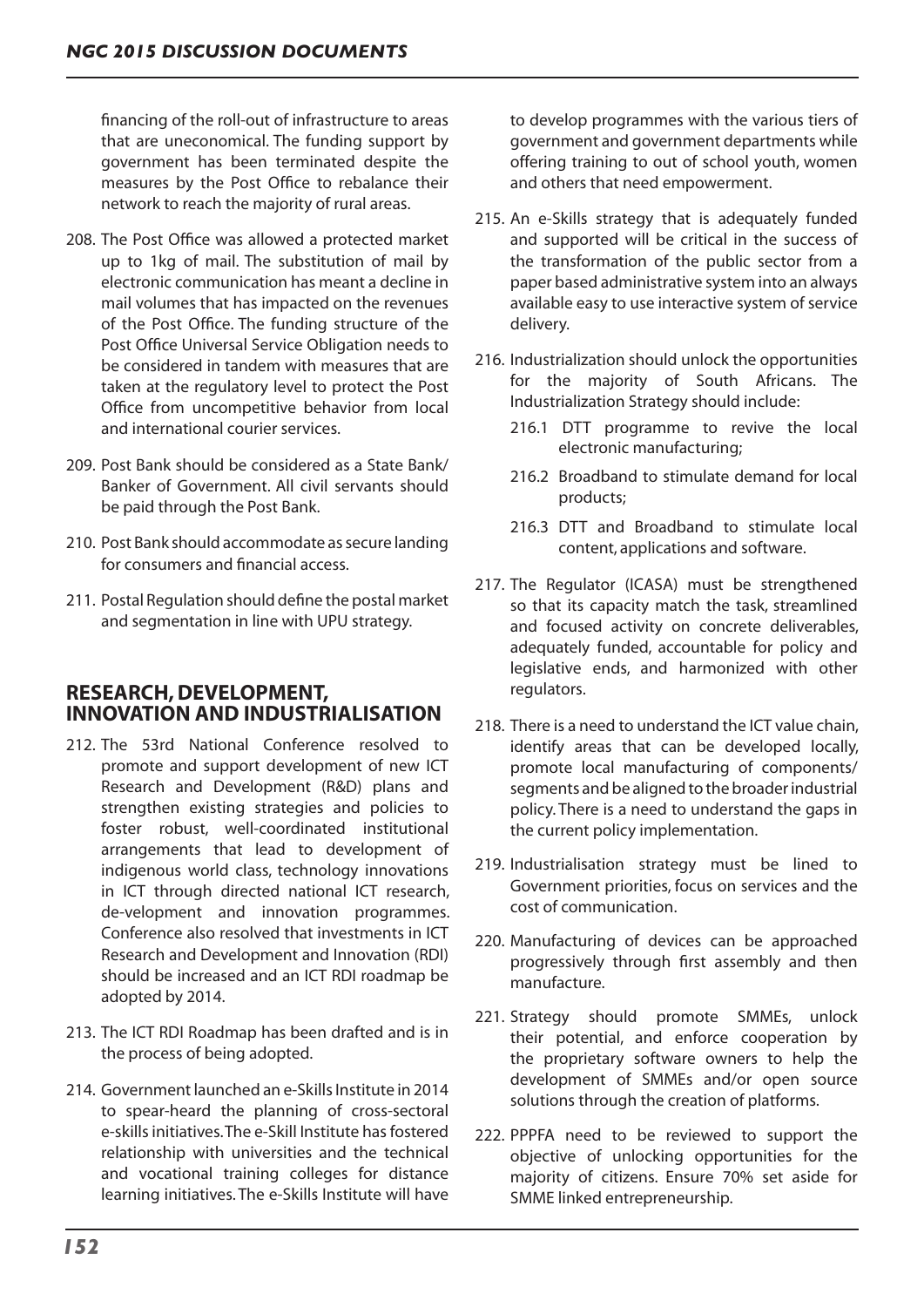223. Broadband rollout should involve SMMEs and be specific about the nature and character of such involvement.

## **Conclusion**

- 224. Evaluation of progress since several ANC previous conferenceresolutionsshowthatimplementation has been constrained by the capacity of the ANC to sustain the effectiveness, continuity and capacitating its communication structure. Further, the ANC has not been able to effectively monitor the implementation of its resolutions by ANC cadres deployed in Government. Another challenge relate to our government's capacity to implement the ANC resolutions. Government seems to have also been constrained by policy incoherence, high staff turnover in critical departments and business areas,and overlapping and often competing institutions.
- 225. South Africa has the potential to leapfrog its development through the adoption of radical policies and programmes that will ensure a fast tracked transformation and better life for all its citizens.
- 226. Guided by the radical transformation agenda, enabling policies are a must, in order to unlock the

opportunities for the majority of South Africans.

- 227. A diverse media is essential for South Africans to have choice and enjoy the freedoms of expressions protected by our Constitution. A diverse media, in the battle of ideas, will also assist democratic forces to assert the hegemony, popularise the democratic ideas of transforming South Africa.
- 228. The ICT sector holds significant and strategic potential to enhance economic activity and development, stimulate a viable SMME sector, create sustainable jobs, improve the delivery of government services and attract new investments. Appropriate policy frameworks must be developed to enable the country to realise this potential.
- 229. While much progress has been made to transform and grow the communications landscape, a lot more still needs to be done to meet the objectives of our Vision 2030. Our approach to this vision, should seek to consolidate the link between the communications policy environ-ment and the broader developmental and democratization context.

*"An inclusive, knowledgeable and informed society enabling development".*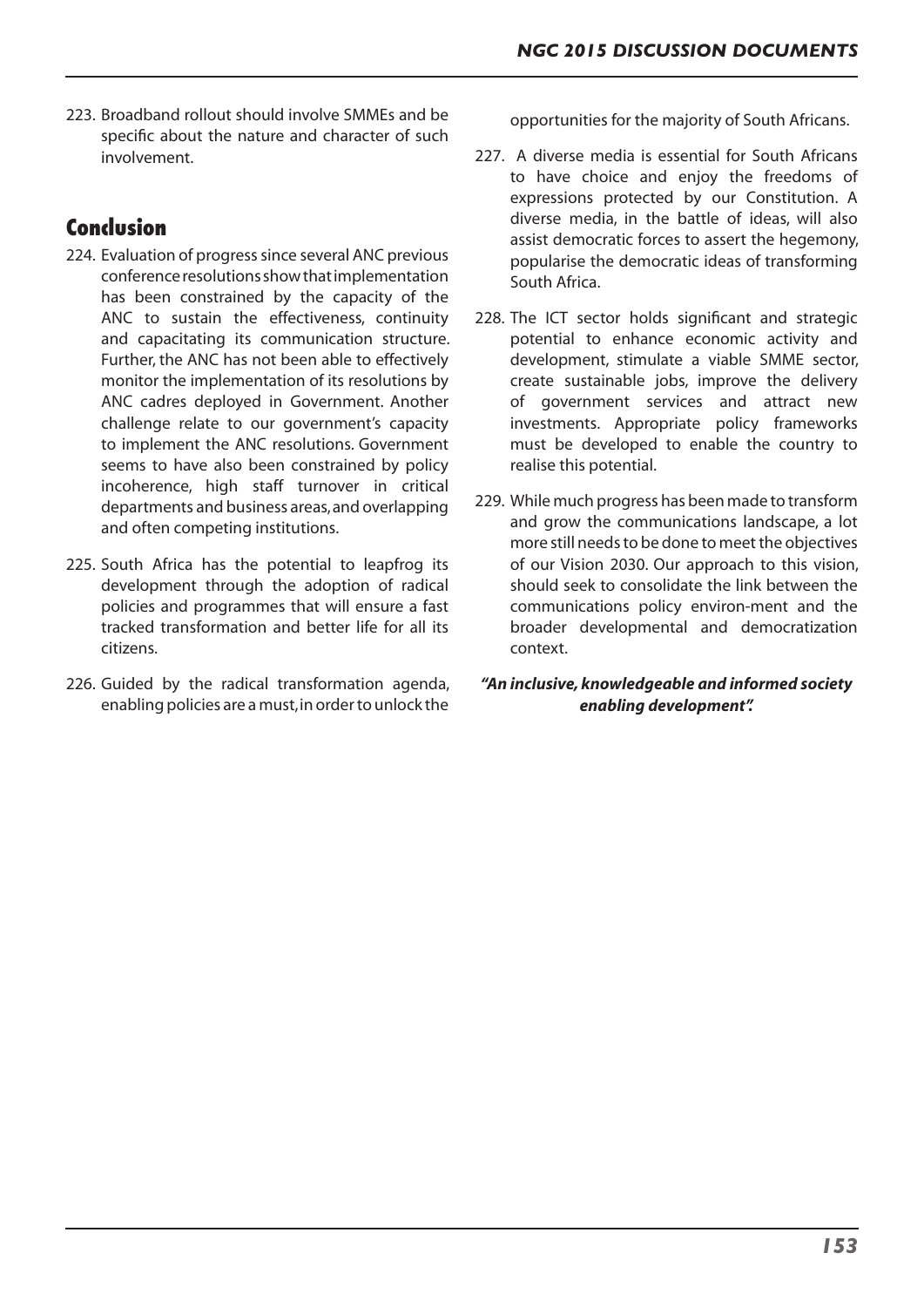## **ANNEXURE TO DISCUSSION PAPER ON COMMUNICATIONS**

## **DRAFT ANC INTERNAL COMMUNICATION POLICY AND IMPROVING ORGANISATIONAL EFFECTIVENESS & EFFICIENCY**

- 1. The purpose of this policy is to generate inputs and provoke discussions within the structures of the ANC around the content of an over-arching policy frame work. It is imperative to have policy parameters and guidelines within which communication in the ANC will be managed.The policy seeks to strengthen the culture of internal democracy, open communication and robust debate within ANC structures and to ensure that these co-exist with a culture of discipline, unity and the principles of democratic centralism.
- 2. The ANC has often been in the forefront of strategies to engage with the reality of the information and communication revolution. It regularly uses research and opinion surveys to aid its elections strategy development, while at the same time emphasising internal communications and discussions through organs such as *ANC Today*, *NEC Bulletin*, *Umrabulo*, various provincial ANC publications, social media and direct communications (door-to-door visits, mini rallies,sectoral meetings) with its mass base.
- 3. The innovative use of *'new media'* was particularly evident during the 2009 and 2014 elections campaign and is one of the explanations for the concerted outreach to young and first-time voters.
- 5. The engagement on the issues of communications remains an important part of ANC organisational strategy, as recognised by the extensive resolution from the 51st, 52nd and the 53rd National Conferences.The issue of ICT in the ANC has also arisen in the context of discussions about organisational design and modernising the operations of the movement.
- 6. Problems with the ANC membership system since the re-establishment of the ANC as a legal movement post 1990, have demonstrated the need for a system overhaul.Not only is our membership system inefficient (long waiting periods for membership cards, problems of renewals, etc.), but it also poses a serious risk to the ANC, since the system can easily be manipulated.
- 7. Assessments of the membership system indicate that there are a number of challenges in the

*'membershipsystem value chain'* that can be classified asinformation systems and technology problems.In addition to organisational processes and systems, there are a host of other areas, where we have only scratched the surface in terms of using information and communication technology to improve organisational effectiveness.

- 8. The ANC needs to develop its own ICT policy and strategy to drive its administrative and political systems. The said ICT policy and strategy must encompass the overall training of ANC staff and leaders starting with the branches. The ANC further needs to strengthen and develop its capacity to manage its own internal IT systems. The IT must have a political champion to drive the ANC ICT policy and strategy including overseeing the implementation. The proper authority regarding the IT should be located within the Communications Unit to champion roll-out and connectivity of ANC regions and branches, to develop and strengthen ICT platforms, manage membership system, including managing all conference registrations, and the like.
- 9. The 53rd Conference reaffirmed the 51st National Conference Resolution, which called for all ANC regional offices and branches to be connected to the internet,so asto aid internal communications and improve efficiency. To this end, this task has not been fulfilled.

## **OBJECTIVES OF THE POLICY**

- 10. To promote co-ordination, coherence and consistency in the ANC's approach to communication.
- 11. To promote uniformity and discipline in messaging.
- 12. To promote synergy between the work of the ANC and the ANC government.
- 13. To clarify the roles and responsibilities of various structures with regard to their communication responsibilities and obligations.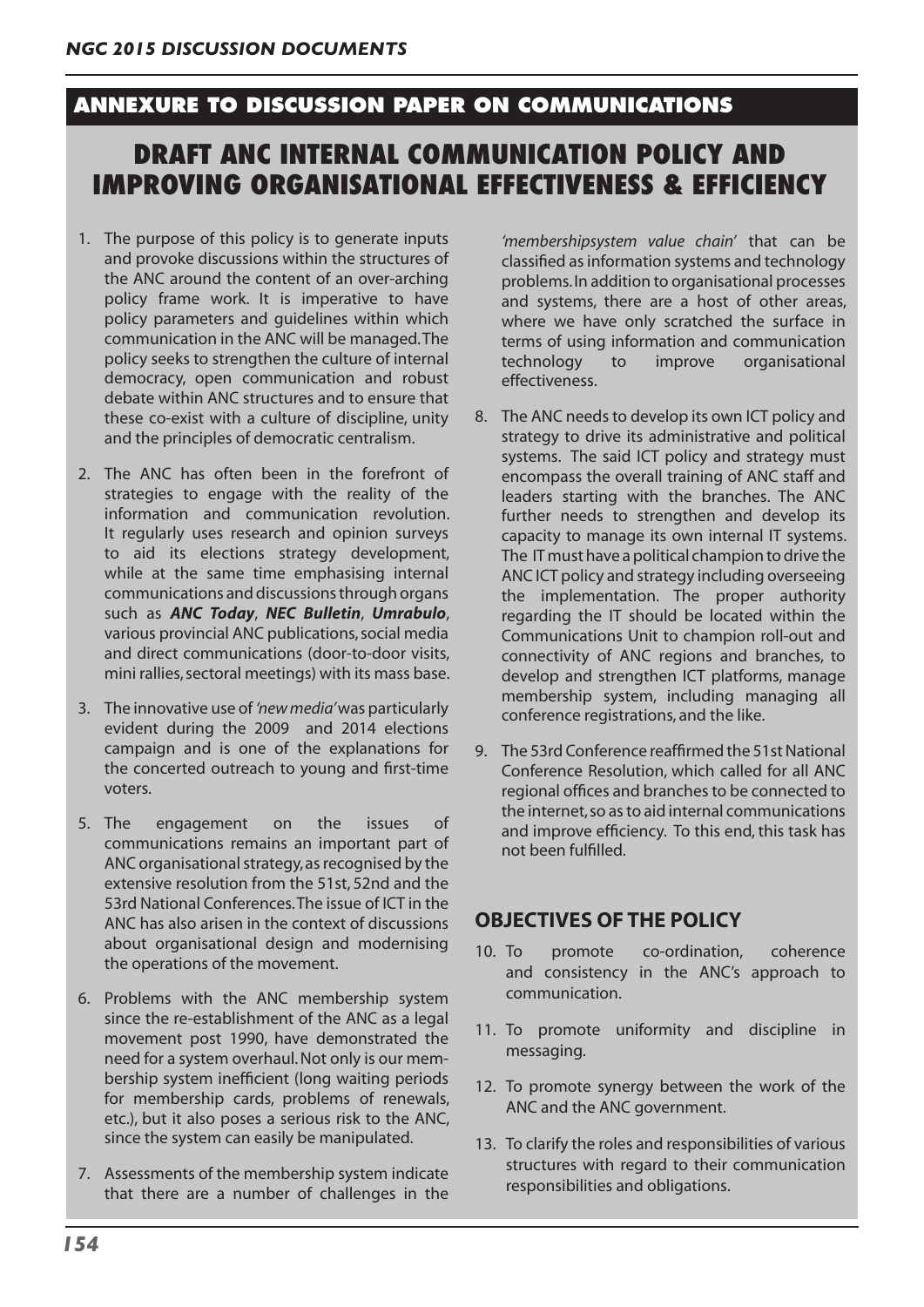#### **CONTEXT, CHALLENGES AND UNDERLYING PRINCIPLES OF THE COMMUNICATION POLICY**

#### *Freedom of speech*

- 14. The ANC acknowledges and recognises the right of all its members and structures to freedom of speech and expression, as guaranteed in the South African Constitution.
- 15. Consistent with its culture of internal democracy and robust engagement, members have the right and freedom to raise various issues within the internal structures of the movement. The ANC encourages its members to exercise their freedom of speech internally.
- 16. However, the ANC, like any other organisation or institution, also recognises the need to manage and co-ordinate its communication with stakeholders in the interest of consistency in messaging and organizational discipline. The ANC has a responsibility to ensure that its messages are presented in a coherent and consistent manner.
- 17. Any revolutionary movement has a responsibility to ensure message discipline in the interest of unity, cohesion and coherence.
- 18. Individual members of the ANC are accountable for statements or comments they make in the media and other public platforms. Members of the ANC should be discouraged from using social media to undermine the policies, programmes and leadership of the ANC or engaging in public spats. No organisation can find this behavior acceptable. Those who use social media or any platform to rub-bish and insult the ANC and its leadership or make statements that bring the ANC into disrepute must be subjected to disciplinary processes.

#### *Coordination, consistency and coherence of communication*

- 19. The ANC is a mass movement with millions of members and supporters as well as various structures and leaders at different levels of the organisation.The challenge isto ensure that the ANC speaks in one voice across all its structures and levels.
- 20. Despite the fact that the ANC is a massive

organisation with many structures cutting across national, provincial, regions, branches as well as ANC in government, Parliament and provincial legislatures, the over-riding principle must be – there is only one ANC. This policy proceeds from the premise that all ANC structures must operate within the discipline and policies of the ANC.

- 21. For a variety of reasons, and partly as a result of ill-discipline, it has not always been easy to project an image of an organisation that speaks in one voice. Conflicting and contradictory messages have continued to play themselves out in the public domain,thus giving the public an impression of an organisation *"at war with itself".*
- 22. Message discipline and co-ordination of messages is key. Lack of co-ordination can lead to paralysis of the communication machinery and inability to cascade information effectively across the organisation and to ensure message coherence.
- 23. The other key challenge that undermines the ANC's capacity to communicate effectively and coherently is uneven adherence to organizational decisions, where some structures, leaders or individual members tend to contradict or publicly defy positions adopted by the higher structures, or where members of the leadership collective publicly distance themselves from positions that were officially adopted by a constitutional structure of the ANC. A situation where positions and policies of the ANC are contested by its own membership or parts of its leadership in the public domain, and not within the structures of the organisation, poses both a discipline and communication challenge for the ANC. It further compromises efforts to articulate a clear and common position of the movement on a given issue.
- 24. The broad church character of the ANC has always accommodated different tendencies, perspectives andideologieswithinitsranks and the alliance, but bound together by a common commitment to the strategic objectives of the NDR. What is critical for communication is to ensure that the broad church character of the ANC and the alliance, which has historically given the movement its resilience, strength and tenacity,does not translate into conflicting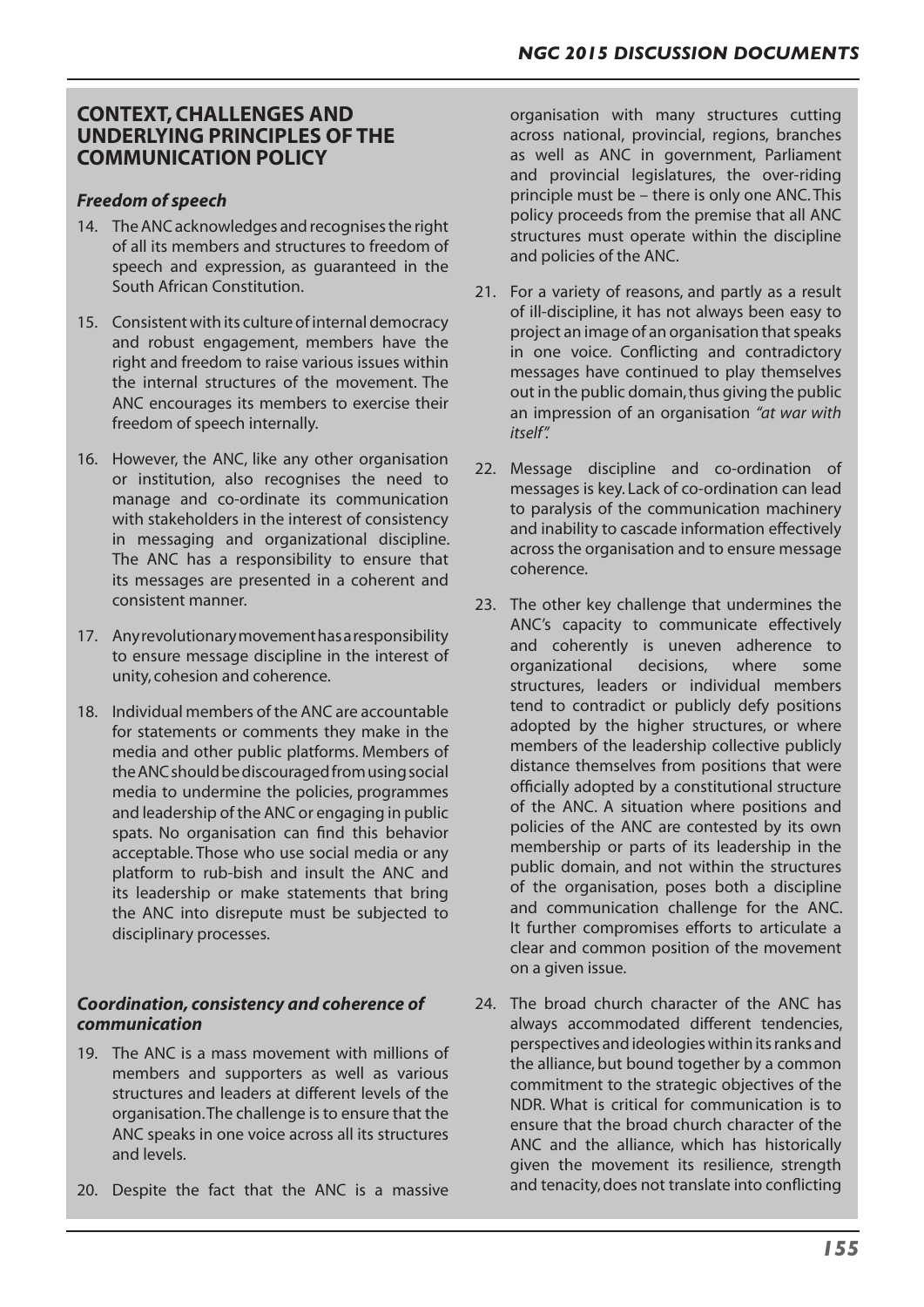and contradictory voices. It is important that the capacity of the ANC to articulate its policies and positions in a uniform and coherent way is not undermined.

#### *Allegiance to official ANC positions and message discipline*

- 25. The principle of democratic centralism shall guide the communication approach of the ANC and its membership. Members of the ANC, or its structures, at various levels, should not publicly speak out against formally adopted policies of the ANC. Any dissenting view must be expressed within the internal structures of the ANC and at an appropriate forum. This will reduce the risk of having a multiplicity of conflicting and contradictory voices all purporting to be speaking on behalf of the movement.
- 26. Once a decision has been taken or a position adopted by the highest decision-making structure of the organisation, all cadres of the movement operating at whatever structure or level, must rally behind the decision or position, and refrain from contesting it in public. Dissenting voices must only be aired internally. This will promote the goal of an ANC that *"speaks in one voice".* Similarly, structures of the ANC must ensure that they do not send contradictory messages on the same issue.
- 27. The communication policy should discourage members of the ANC from publicly attacking each other or contradicting positions, policies or decisions adopted by the NEC, NGC, Policy Confer-ences and National Conferences. The same applies to different structures or leaders of government criticising each other in public. Public criticism of other structures or members onpublicplatformsshouldbediscouraged,ifnot prohibited. Criticisms should be aired through internal structures and must have the objective of contributing to the overall strengthening of the ANC. All disagreements should play themselves out within constitutional structures of the ANC.
- 28. Those speaking officially on behalf of the ANC should ensure that they stick to formally adopted policies and policy positions of the ANC. Spokespersons of the ANC have a responsibility to articulate policies of the organisation or decisions taken by the constitutional structures

of the ANC and not their personal views.

29. Once a competent ANC decision-making structure has adopted a position on a particular matter, leaders and members of the ANC are discouraged from continuing to defend and propagate a view that was defeated in a formally-constituted structure of the ANC. Spokespersons whose per-sonal views conflict with the official policy or position of the ANC have a responsibility to ensure that they do not place themselves in a position where they would bring the movement into disrepute

#### *Every cadre a communicator*

- 30. Every cadre of the ANC has a revolutionary duty to contribute to strengthening the hegemony of the ANC and to defend and articulate its policies and programmes in the public domain. The principle of *"every cadre a communicator"*  recognizes that ordinary members of the ANC are ambassadors for its policies, views and programmes.
- 31. To achieve this, all ANC cadres must be sufficiently grounded in the politics of the ANC, to enable them to articulate and defend its positions and policies in the public spaces that they find themselves in. The ANC recognizes that political discussions take place all the time and in different informal settings, such as in trains, taxis, funerals, pubs, radio talk shows, etc. These informal programmes do not lend themselves to planning, co-ordination and formal deployment. In this regard, each member of the ANC has a responsibility to ensure that they arm themselves with a broad understanding of ANC policies and positions on key issues to enable them to defend the movement whenever debates arise in such informal forums.The need for cadre development and political education remain critical if every member is to discharge their ambassadorial responsibilities more effectively.
- 32. However, this principle of "*every cadre an ANC communicator"* does not detract from the fact that the ANC, at various levels and structures, has officially designated individuals to speak on its behalf. No member of the ANC should purport to be speaking on behalf of the ANC, unless formally so assigned. Misrepresenting oneself as official spokesperson of the ANC on any matter shall be viewed as ill-discipline.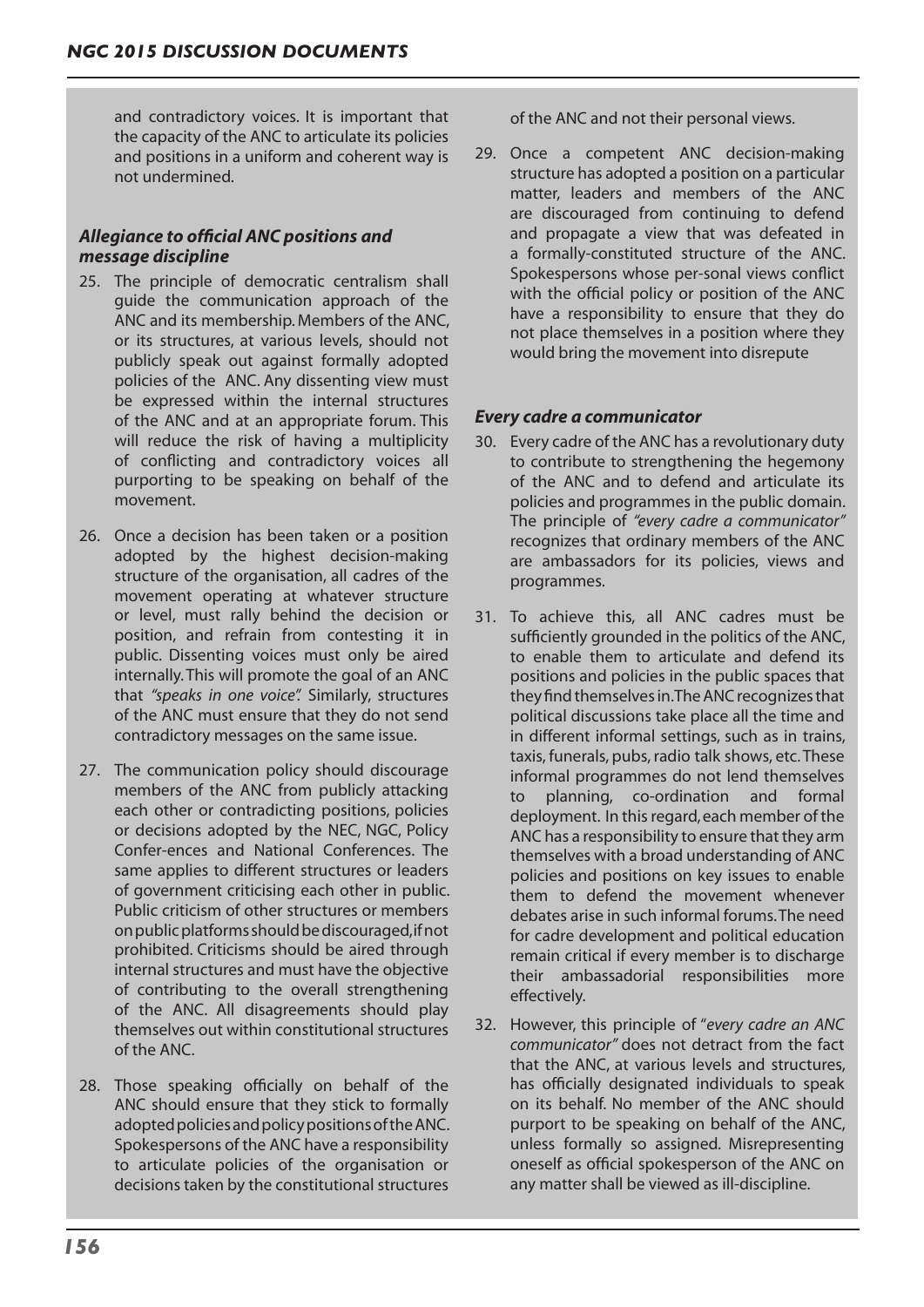#### *Promoting a culture of vibrant and robust debate*

- 33. The communication policy is not intended to stifle internal debate, robust discussions and organizational communication. The need for coherence and consistency of communication must not replace the culture of robust debate. Internal debates remain the lifeblood of the movement which gives it its vibrancy. The policy merely seeks to develop a framework which promotes and strengthens the culture of internal democracy and a culture of vibrant and robust debate.
- 34. Members of the organisation have a right to engage in public debates. However, in the context of the communication policy, the expectation isthat members of the ANC will not engage in public debates and disagreements on matters or policies that have already been resolved or adopted by the organisation.

#### *Public engagements with alliance partners*

35. Public spats among alliance partners are discouraged. Alliance partners are discouraged from raising issues of concern about each other in the media.Instead, these should be addressed through alli-ance structures. The ANC will not engage its alliance partners in the media. Each alleged attack on an alliance partner by another must be first verified for accuracy and context.

#### *Coordination at the centre and execution at the point of delivery*

- 35. ANC communication shall be coordinated from the centre (Luthuli House), and decentralised to lower structures. The principle should be: *"co-ordination from the centre, implementation at local level".* Our point of departure is that communication becomes more effective if information is imparted from the point that is closest to the target audience.
- 36. The Department of Information and Publicity at national level shall co-ordinate ANC communication. Headquarters shall take responsibility for developing an overarching policy, strategy and key messages for adaptation by other structures.

#### **RELATIONSHIP WITH GOVERNMENT COMMUNICATION**

37. Cadres of ANC deployed in government have a responsibility to ensure that there is coherence in the communication strategies and programme of government and the ANC regarding the implementation of government programmes. The coherent messaging should extend to provincial and regional levels.

#### **ROLES AND PROCESSES**

#### *Spokespersons*

- 38. The President and Secretary-General of the ANC (and the rest of the Top Six Officials) are the chief spokespersons of the ANC and are thus entrusted with the responsibility and right to articulate ANC positions and policies on a wide range of platforms.
- 39. The NEC shall designate one member to assume the role of official ANC spokesperson.
- 40. All outcomes of the constitutional meetings of the ANC will be communicated by them (President, Secretary-General and ANC spokesperson), unless specifically delegated by them.
- 41. Responsibility for communication with the media may, from time to time, be assigned to heads of NEC Sub-Committees.
- 42. Members of the NEC are, collectively and individually, spokespersons of the ANC. They may, from time to time, be designated by the Secretary-General the responsibility to speak on behalf of the ANC on certain specific matters.

#### *Structures and responsibilities*

- 43. The ultimate responsibility for communication in the ANC shall lie with the Department of Information and Publicity at national level.
- 44. Following each National Conference, the Sub-Committee on Communication/Department of Information and Publicity shall ensure the development of an over-arching five-year communication strategy.
- 45. The Department of Information and Publicity shall monitor and evaluate the implementation of the ANC communication programme at